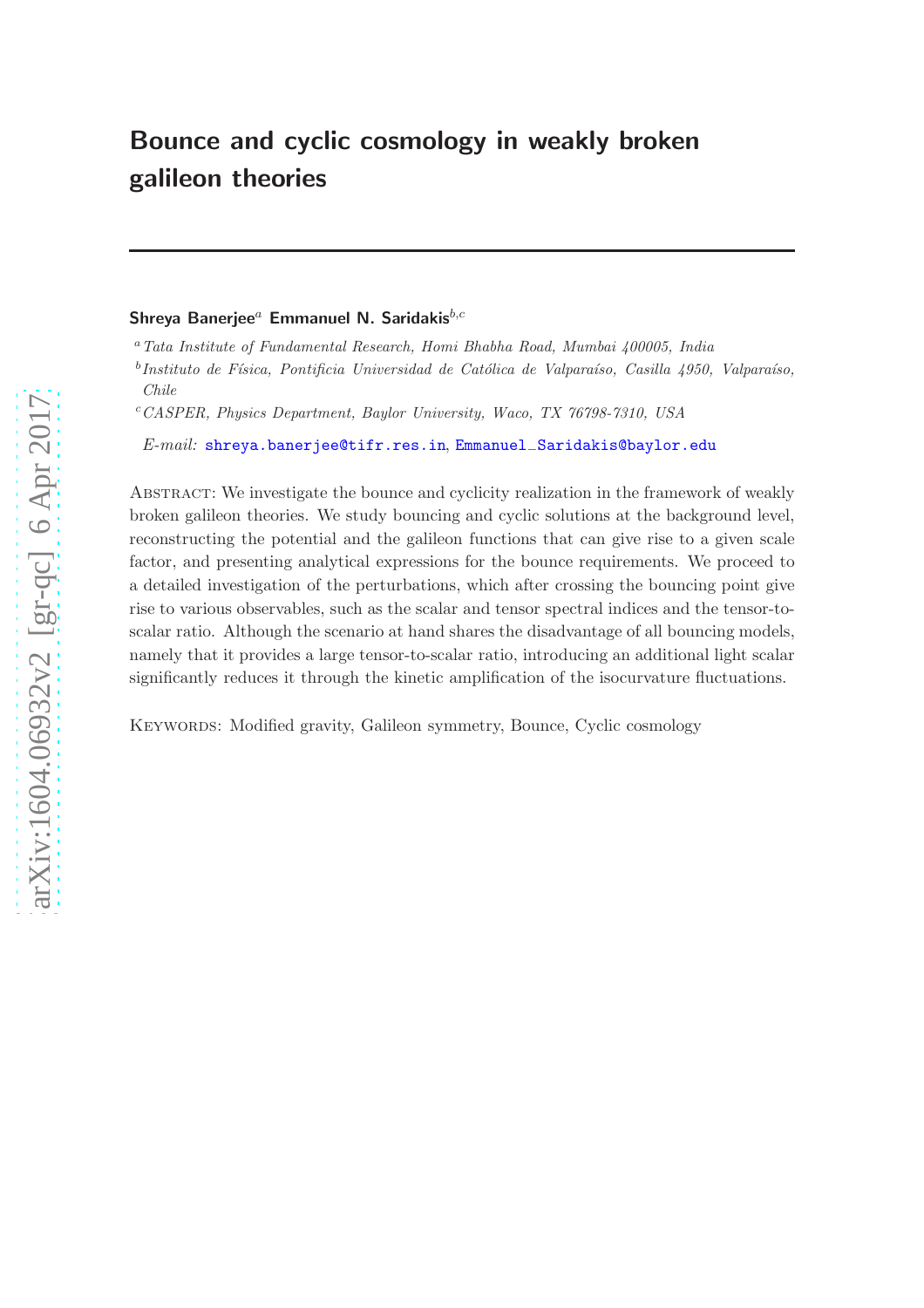# Contents

|                | 1 Introduction                                      | 1              |
|----------------|-----------------------------------------------------|----------------|
| $\bf{2}$       | Cosmology with weakly broken galileon symmetry      | $\bf{2}$       |
| 3              | Background bouncing and cyclic solutions            | $\overline{4}$ |
|                | Reconstruction of a bounce<br>3.1                   | $\overline{5}$ |
|                | 3.1.1 Reconstructing $V(\phi)$                      | 5              |
|                | 3.1.2 Reconstructing $G_3(X)$                       | 8              |
|                | 3.1.3 Analytical conditions for bouncing solutions  | 9              |
|                | Reconstruction of cyclic evolution<br>$3.2^{\circ}$ | 13             |
| $\overline{4}$ | Cosmological Perturbations in the bounce phase      | 15             |
|                | Scalar Perturbations<br>4.1                         | 16             |
|                | <b>Tensor Perturbations</b><br>4.2                  | <b>20</b>      |
| $\mathbf{5}$   | Conclusions                                         | 22             |

## <span id="page-1-0"></span>1 Introduction

Inflation is now considered to be a crucial part of the universe cosmological history [\[1\]](#page-23-0), however the so called "standard model of the universe" still faces the problem of the initial singularity. Such a singularity is unavoidable if inflation is realized using a scalar field while the background spacetime is described by the standard Einstein action [\[2\]](#page-23-1). As a consequence, there has been a lot of effort in resolving this problem through quantum gravity effects or effective field theory techniques.

A potential solution to the cosmological singularity problem may be provided by nonsingular bouncing cosmologies [\[3](#page-23-2)]. Such scenarios have been constructed through various approaches to modified gravity  $[4, 5]$  $[4, 5]$ , such as the Pre-Big-Bang  $[6]$  and the Ekpyrotic  $[7, 8]$  $[7, 8]$ models, gravity actions with higher order corrections [\[9](#page-23-8), [10](#page-23-9)],  $f(R)$  gravity [\[11](#page-23-10), [12](#page-23-11)],  $f(T)$ gravity  $[13]$ , braneworld scenarios  $[14, 15]$  $[14, 15]$  $[14, 15]$ , non-relativistic gravity  $[16, 17]$  $[16, 17]$  $[16, 17]$ , massive gravity [\[18](#page-23-17)], Lagrange modified gravity [\[19\]](#page-23-18), loop quantum cosmology [\[20](#page-24-0)[–22](#page-24-1)] or in the frame of a closed universe [\[23\]](#page-24-2). Non-singular bounces may be alternatively investigated using effective field theory techniques, introducing matter fields violating the null energy condition [\[24](#page-24-3)– [26](#page-24-4)], or introduce non-conventional mixing terms [\[27](#page-24-5), [28](#page-24-6)]. The extension of all the above bouncing scenarios is the (old) paradigm of cyclic cosmology [\[29](#page-24-7)], in which the universe experiences the periodic sequence of contractions and expansions, which has been rewaked the last years [\[30](#page-24-8), [31](#page-24-9)] since it brings different insights for the origin of the observable universe [\[32](#page-24-10)[–34](#page-24-11)] (see [\[35\]](#page-24-12) for a review). Such scenarios are also capable of explaining the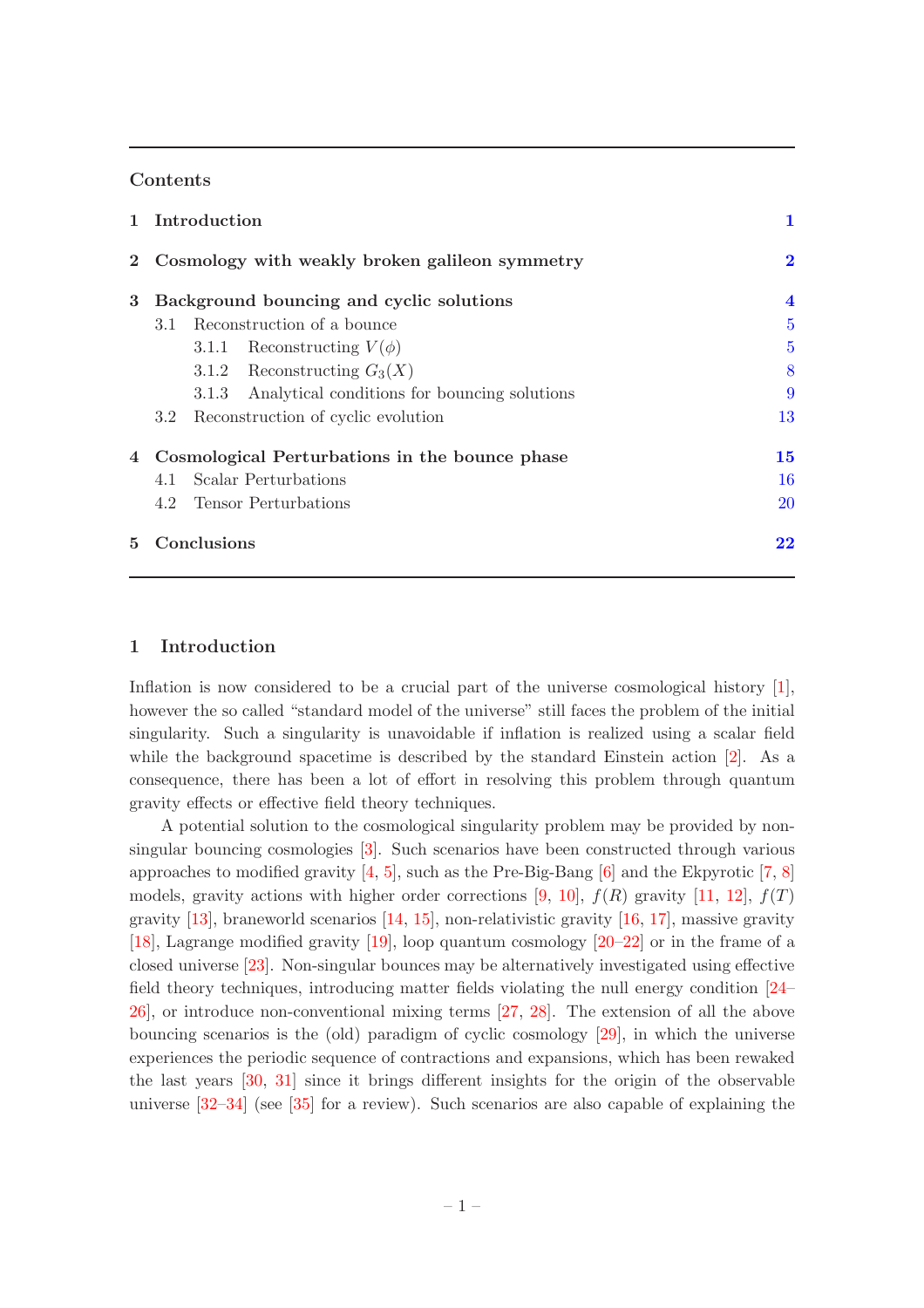scale invariant power spectrum [\[35](#page-24-12), [36\]](#page-24-13) and moderate non-Gaussianities [\[37](#page-24-14)]. Hence, they are considered as a potential alternative to Big Bang cosmology.

One very general class of gravitational modification are galileon theories [\[38](#page-24-15)[–40](#page-25-0)], which are a re-discovery of Horndeski general scalar-tensor theory [\[41](#page-25-1)], in which one introduces higher derivatives in the scalar-tensor action, with the requirement of maintaining the equations of motion second-ordered. In this formulation the Lagrangian is imposed to satisfy the Galilean symmetry  $\phi \to \phi + b_{\mu}x^{\mu}$ , with  $b_{\mu}$  a constant, and an additional advantage is that the scalar field derivative self-couplings screen the deviations from General Relativity at high gradient regimes due to the Vainshtein mechanism [\[42](#page-25-2)], thus satisfying the solar system constraints. These features led galileon theories and their modifications to have an extensive application in cosmological frameworks. In particular, one can study the late-time acceleration [\[43](#page-25-3)[–47](#page-25-4)], inflation [\[48](#page-25-5)[–50\]](#page-25-6) and non-Gaussianities [\[51](#page-25-7)[–53](#page-25-8)], cosmological perturbations [\[54](#page-25-9)[–56](#page-25-10)], and use observational data to constrain various classes of galileon theories [\[57](#page-25-11)[–59](#page-25-12)].

Recently, a model of weakly broken galileon symmetry appeared in the literature [\[60\]](#page-26-0). In this construction the notion of weakly broken galileon invariance was introduced, which characterizes the unique class of gravitational couplings that maximally preserve the defining symmetry. Hence, the curved-space remnants of the quantum properties of the galileon allow one to construct quasi de Sitter backgrounds that remain to a large extent insensitive to loop corrections [\[60\]](#page-26-0).

In the present work, we are interested in investigating the bounce and cyclicity realization in the framework of weakly broken galileon theories. Although the bouncing realization has been shown to be possible in the context of usual galileon cosmology  $[61–64]$  $[61–64]$  $[61–64]$ , we show that in the present weakly broken variance we have enhanced freedom to satisfy the relevant requirements. The plan of the work is as follows: In Section [2](#page-2-0) we briefly review theories with weakly broken galileon invariance, and we apply them in a cosmological framework. In Section [3](#page-4-0) we investigate the realization of bouncing and cyclic solutions at the background level, reconstructing the corresponding potentials and the galileon functions. In Section [4](#page-15-0) we analyze the perturbations of the scenario, and we study how they pass through the bouncing point, giving rise to various observables, such as the scalar and tensor spectral indices and the tensor-to-scalar ratio. Finally, in section [5](#page-22-0) we summarize our results.

## <span id="page-2-0"></span>2 Cosmology with weakly broken galileon symmetry

Let us briefly review theories with weakly broken galileon invariance following [\[60](#page-26-0)]. Such constructions include a scalar field coupled to gravity, and form a subclass of Horndeski theories which only weakly breaks the galileon symmetry even in the presence of gravity. This property is achieved by suitably formulating these theories in order for the symmetrybreaking interaction terms in the Lagrangian to be suppressed. The advantage of this procedure is that the resulting field equations remain of second order, although the Lagrangian includes higher derivative interaction terms.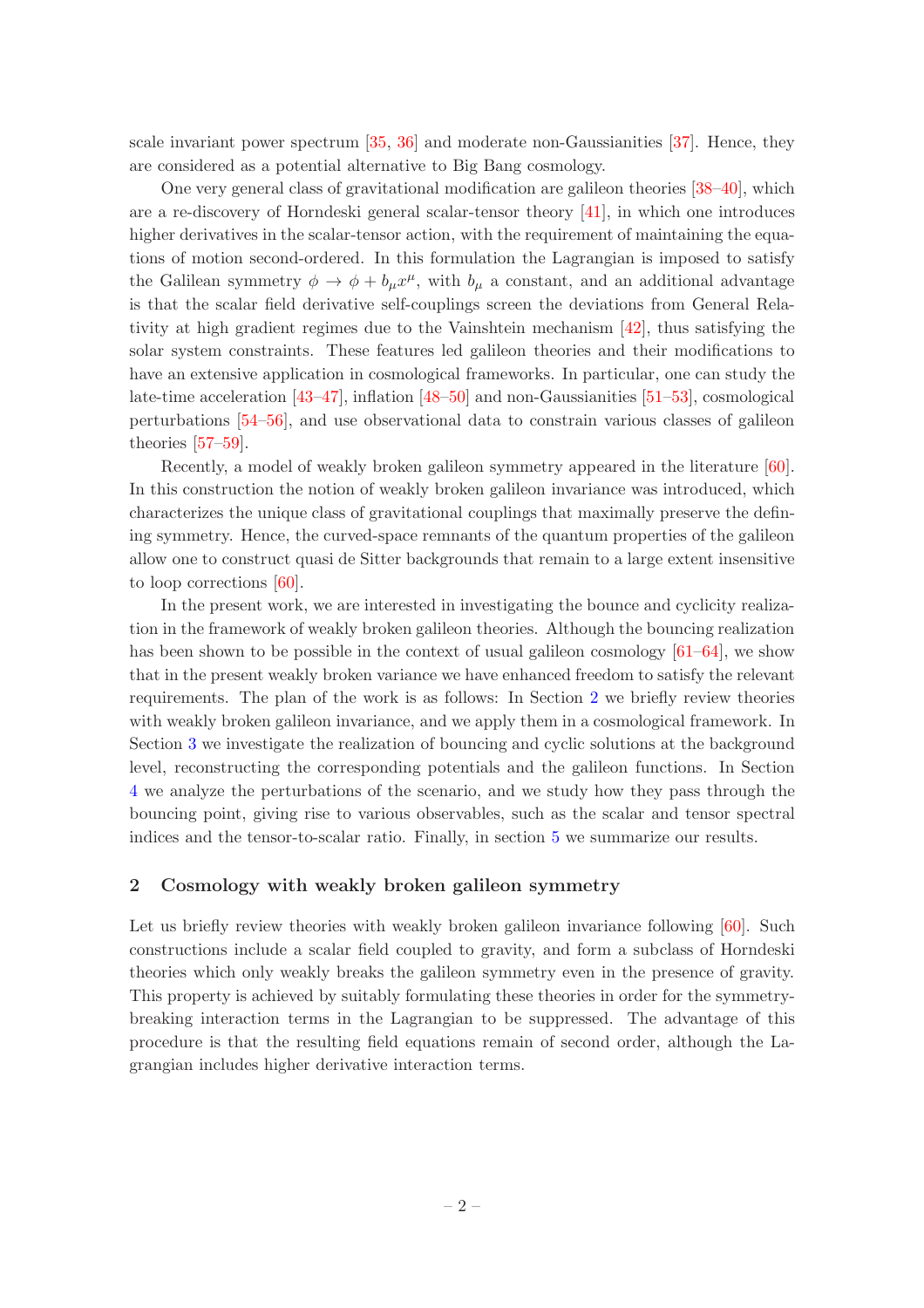The action of this class of theories reads as [\[60](#page-26-0)]

<span id="page-3-0"></span>
$$
S = \int d^4x \sqrt{-g} \left[ \frac{1}{2} M_{pl}^2 R - \frac{1}{2} (\partial \phi)^2 - V(\phi) + \sum_{I=2}^5 \mathcal{L}_I^{\text{WBG}} + \dots \right] + S_m , \qquad (2.1)
$$

with  $\phi$  the scalar field, R the Ricci scalar,  $M_{pl}$  the Planck mass,  $S_m$  the matter-sector action, and where we have defined the operators  $\mathcal{L}_I^{WBG}$  to be given by the following subclass of the Horndeski terms:

$$
\mathcal{L}_2^{\text{WBG}} = \Lambda_2^4 \ G_2(X) \ , \tag{2.2}
$$

$$
\mathcal{L}_3^{\text{WBG}} = \frac{\Lambda_2^4}{\Lambda_3^3} G_3(X)[\Phi] , \qquad (2.3)
$$

$$
\mathcal{L}_4^{\text{WBG}} = \frac{\Lambda_2^8}{\Lambda_3^6} G_4(X)R + 2\frac{\Lambda_2^4}{\Lambda_3^6} G_{4X}(X) ([\Phi]^2 - [\Phi^2]) , \qquad (2.4)
$$

$$
\mathcal{L}_5^{\text{WBG}} = \frac{\Lambda_2^8}{\Lambda_3^9} G_5(X) G_{\mu\nu} \Phi^{\mu\nu} - \frac{\Lambda_2^4}{3\Lambda_3^9} G_{5X}(X) \left( [\Phi]^3 - 3[\Phi][\Phi^2] + 2[\Phi^3] \right) . \tag{2.5}
$$

In the above expressions  $G_I$  are arbitrary dimensionless functions of the dimensionless variable

<span id="page-3-1"></span>
$$
X \equiv -\frac{1}{\Lambda_2^4} g^{\mu\nu} \partial_\mu \phi \partial_\nu \phi , \qquad (2.6)
$$

and we have used the subscript " $X$ " to denote differentiation with respect to this variable, while  $G_{\mu\nu}$  is the Einstein tensor. Furthermore, we have introduced the compact notation [\[60](#page-26-0)]

$$
\begin{aligned} [\Phi] &\equiv g^{\mu\nu} \nabla_{\mu} \nabla_{\nu} \phi \\ [\Phi^2] &\equiv \nabla^{\mu} \nabla_{\nu} \phi \nabla^{\nu} \nabla_{\mu} \phi \\ &\cdots \end{aligned} \tag{2.7}
$$

Additionally, the parameter  $\Lambda_3$  marks the scale suppressing the invariant galileon interactions, while the parameter  $\Lambda_2 = (M_{pl} \Lambda_3^3)^{1/4}$ , with  $\Lambda_3 \ll \Lambda_2$ , marks the significantly higher scale suppressing the quantum-mechanically generated single-derivative operators [\[60](#page-26-0)]. Obviously, in the limit where both  $\Lambda_2, \Lambda_3$  go to  $M_{pl}$ , weakly broken galileon invariance disappears, and the above theories become the usual covariant galileon ones. Note that in action [\(2.1\)](#page-3-0) one can consider a potential  $V(\phi)$ , which is the only term that breaks the scalar shift symmetry, which is otherwise exact even in curved space.

Let us now apply the above theories in a cosmological framework. In particular, we consider a flat Friedmann-Robertson-Walker (FRW) spacetime metric of the form

$$
ds^2 = -dt^2 + a(t)^2 \delta_{ij} dx^i dx^j,
$$
\n(2.8)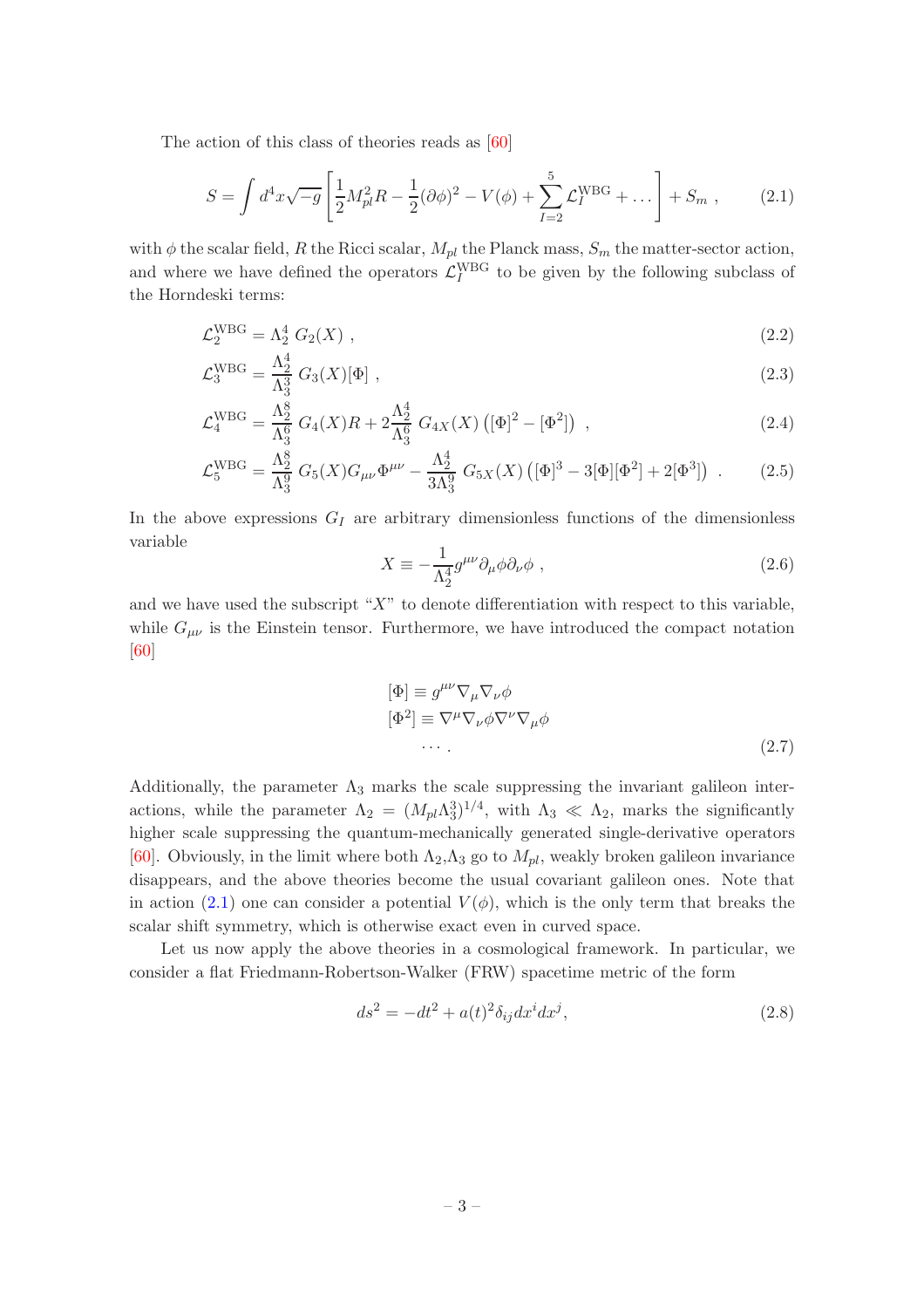where  $a(t)$  is the scale factor. For this metric, the metric field equations derived from action [\(2.1\)](#page-3-0) become the two Friedmann equations [\[60](#page-26-0)]

<span id="page-4-1"></span>
$$
3M_{pl}^{2}H^{2} = \rho_{m} + V + \Lambda_{2}^{4}X \left[ \frac{1}{2} - \frac{G_{2}}{X} + 2G_{2X} - 6ZG_{3X} - 6Z^{2} \left( \frac{G_{4}}{X^{2}} - 4\frac{G_{4X}}{X} - 4G_{4XX} \right) \right] + 2Z^{3} \left( 5\frac{G_{5X}}{X} + 2G_{5XX} \right) \right],
$$
\n
$$
M_{pl}^{2}\dot{H} = -\frac{\Lambda_{2}^{4}XF + M_{pl}\ddot{\phi}(XG_{3X} - 4ZG_{4X} - 8ZXG_{4XX} - 3Z^{2}G_{5X} - 2Z^{2}XG_{5XX})}{1 + 2G_{4} - 4XG_{4X} - 2ZXG_{5X}} \tag{2.9}
$$

$$
-\frac{\rho_m}{2} - \frac{p_m}{2},\tag{2.10}
$$

with  $\rho_m$  and  $p_m$  the energy density and pressure of the matter sector, assumed to correspond to a perfect fluid, and where  $H = \dot{a}/a$  is the Hubble parameter and a dot denotes differentiation with respect to  $t$ . In the above expressions we have defined the function

<span id="page-4-3"></span>
$$
F(X,Z) = \frac{1}{2} + G_{2X} - 3ZG_{3X} + 6Z^2 \left(\frac{G_{4X}}{X} + 2G_{4XX}\right) + Z^3 \left(3\frac{G_{5X}}{X} + 2G_{5XX}\right) ,
$$
 (2.11)

with the variable  $Z$  defined as

<span id="page-4-5"></span>
$$
Z \equiv \frac{H\dot{\phi}}{\Lambda_3^3} \,. \tag{2.12}
$$

Additionally, the equation of motion for the scalar field becomes [\[60](#page-26-0)]

<span id="page-4-2"></span>
$$
\frac{1}{a^3} \frac{d}{dt} \left[ 2a^3 \dot{\phi} F(X, Z) \right] = -\frac{dV}{d\phi}.
$$
\n(2.13)

Finally, note that according to definition [\(2.6\)](#page-3-1), in FRW geometry we have  $X = \dot{\phi}^2/\Lambda_2^4$ . Lastly, note that the above equations close considering the matter conservation equation

<span id="page-4-4"></span>
$$
\dot{\rho}_m + 3H(\rho_m + p_m) = 0. \tag{2.14}
$$

## <span id="page-4-0"></span>3 Background bouncing and cyclic solutions

In this section we are interested in investigating the bounce and cyclicity realization in cosmologies with weakly broken galileon invariance, at the background level. Let us first review the basic conditions for these realizations. An expanding universe is characterized by a positive Hubble parameter, while a contracting one by a negative  $H$ . Using the continuity equations we deduce that at the bounce and turnaround points  $H = 0$ . However, at and around the bounce we must have  $\dot{H} > 0$ , while at and around the turnaround we obtain  $H<0.$ 

One can easily see that the above conditions cannot be fulfilled in the framework of general relativity, nevertheless they can be easily satisfied in the scenario at hand. In particular, observing the form of the two Friedmann equations [\(2.9\)](#page-4-1),[\(2.10\)](#page-4-1), along with the scalar-field equation [\(2.13\)](#page-4-2), we conclude that for suitable choices of the free functions  $G_I$ and of the scalar potential  $V(\phi)$  one can acquire the necessary violation of the null energy condition and hence the satisfaction of the bouncing and cyclic conditions.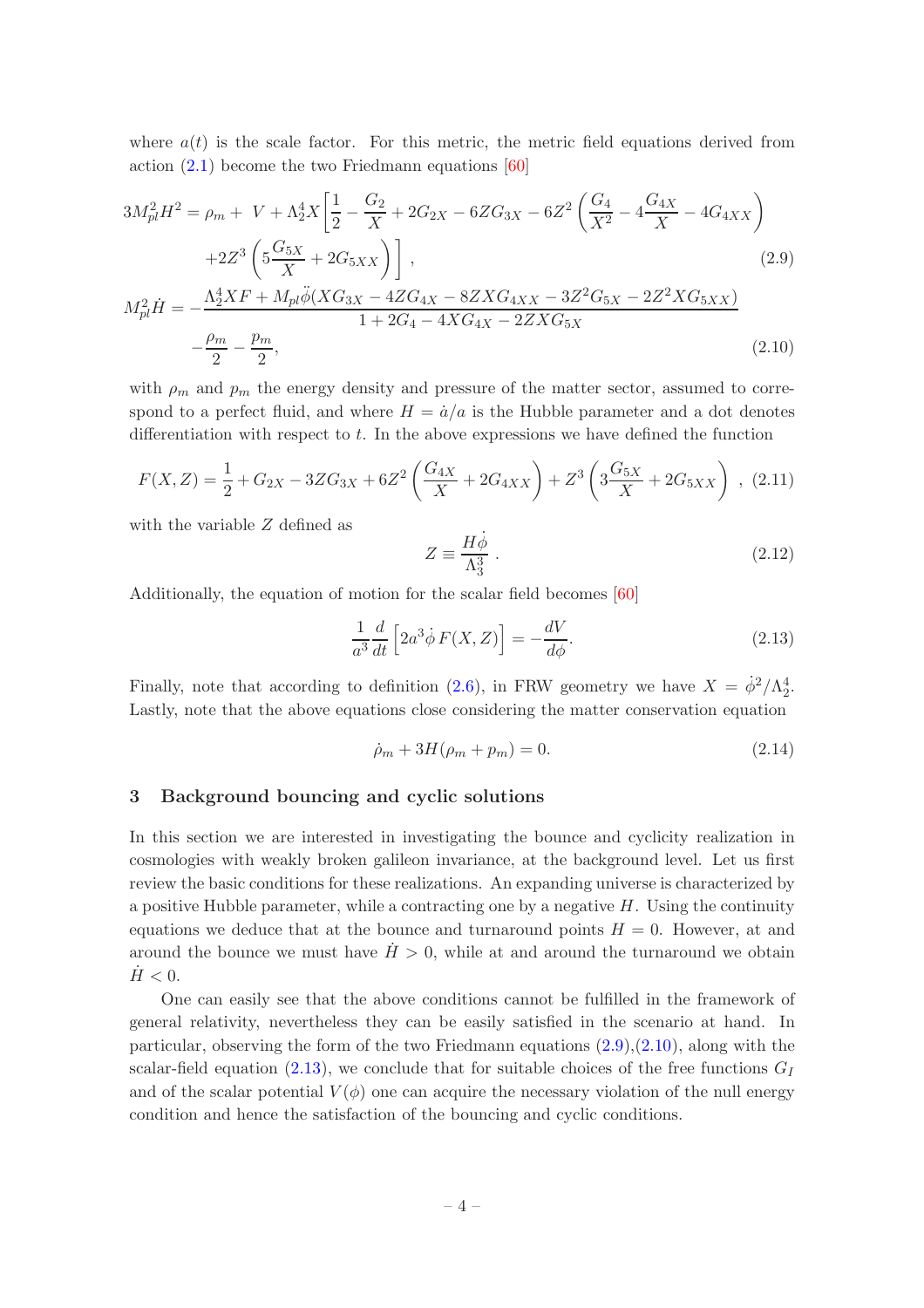Let us make an important point concerning the bounce and cyclicity reconstruction. In principle, in the present scenario, one has the freedom to determine the free functions  $G_I$ 's as well as the scalar potential  $V(\phi)$ . However, note that while in the case where the  $G_l$ 's are all zero (i.e in the case of minimally-coupled general relativity) there is no potential that can drive a bounce, in the case of suitably chosen non-trivial  $G_I$ 's a bounce can be realized either with a zero potential or with a suitably chosen non-zero potential. From these we deduce that the crucial ingredient of bounce and cyclicity realization is the Galileon functions  $G_I$ 's and not the potential  $V(\phi)$ . This feature, along the fact that in Galileon construction shift symmetry plays a crucial role and thus a potential is absent, led the initial works of Galileon cosmology, and Galileon bouncing cosmology in particular, not to consider a scalar potential and focus on the special choice of the  $G_I$ 's functions [\[61](#page-26-1), [62](#page-26-3)]. Nevertheless, since in the generalized Galileon theory (or in the point of view of Horndeski theory), which is the basis of the present work, a scalar potential is allowed, one has an additional free function to play with, and thus he can alleviate some tuning from the functions  $G_I$ 's.

Hence, in the following subsections, for completeness, we will reconstruct bounce and cyclic cosmology reconstructing first the necessary scalar potential for a not so tuned choice of the functions  $G_I$ 's, and then reconstructing  $G_I$ 's for a zero or non-zero given potential.

### <span id="page-5-0"></span>3.1 Reconstruction of a bounce

Let us now present the bounce realization at the background level. Without loss of generality we consider a bouncing scale factor of the form

<span id="page-5-2"></span>
$$
a(t) = a_b(1 + Bt^2)^{1/3},\tag{3.1}
$$

where  $a_b$  is the scale factor value at the bounce, while B is a positive parameter which determines how fast the bounce takes place. In this case time varies between  $-\infty$  and  $+\infty$ , with  $t = 0$  the bouncing point. Hence, since the scale factor is known we can straightforwardly find the forms of  $H(t)$  and  $H(t)$  as

<span id="page-5-3"></span>
$$
H(t) = \frac{2Bt}{3(1 + Bt^2)}
$$
\n(3.2)

$$
\dot{H}(t) = \frac{2B}{3} \left[ \frac{1 - Bt^2}{(1 + Bt^2)^2} \right].
$$
\n(3.3)

As we discussed above, one can realize the above background bouncing solution either choosing (without tuning) the forms of all the functions  $G_I$ 's and suitably reconstruct the scalar potential  $V(\phi)$ , or choose a zero or a simple  $V(\phi)$  and some of the  $G_I$ 's and suitably reconstruct the remaining  $G_I$ . In the following we investigate these two procedures separately.

#### <span id="page-5-1"></span>3.1.1 Reconstructing  $V(\phi)$

Let us first study the case where the ansatzes for the functions  $G_I$ 's are considered by hand, without any particular form of tuning. According to the discussion in [\[60\]](#page-26-0), in theories with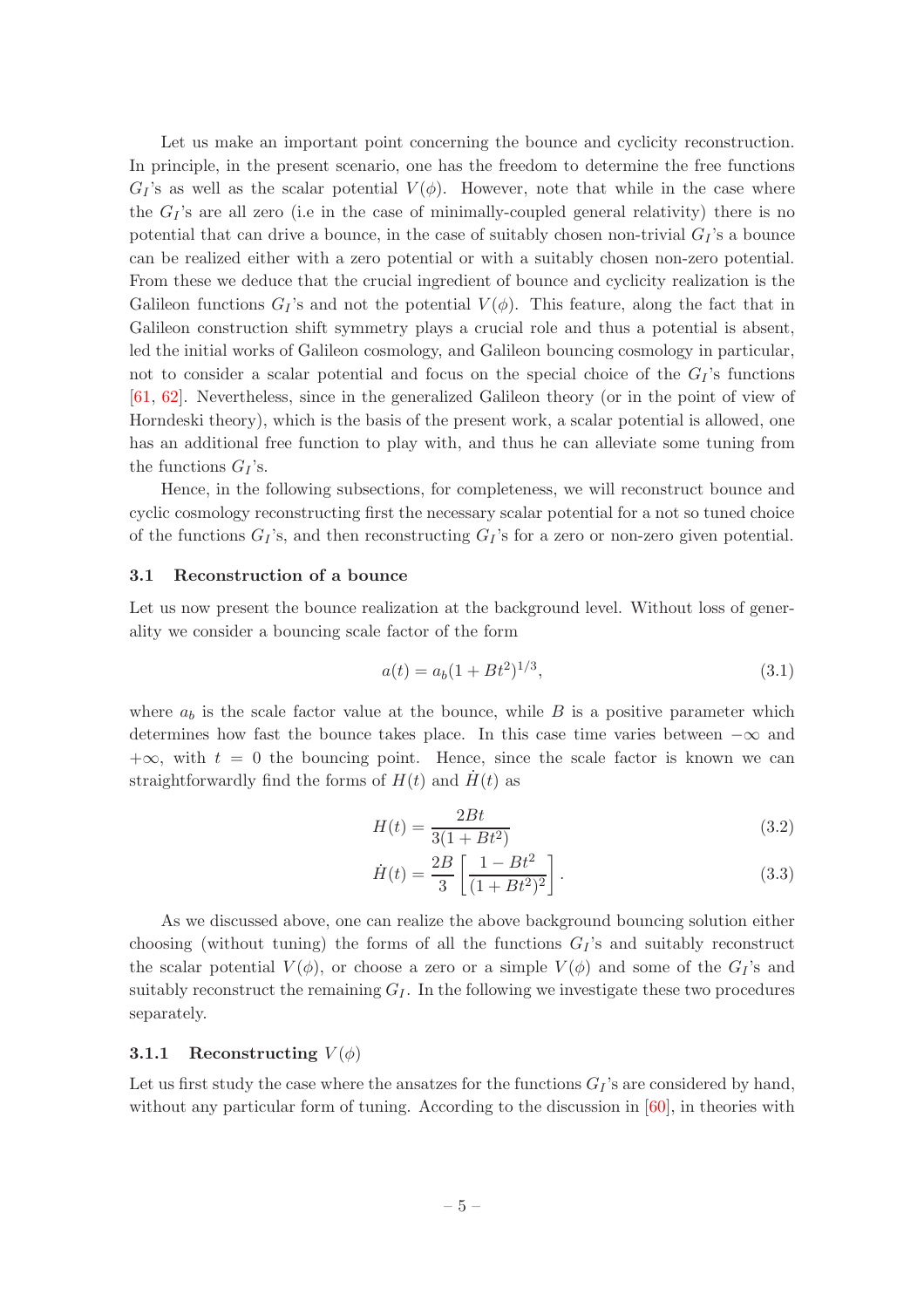weakly broken galileon invariance the functions  $G_2$  and  $G_4$  should be assumed to start at least quadratic in  $X$ . Hence, the simplest class of models with weakly broken galileon symmetry would be

<span id="page-6-0"></span>
$$
G_2 = G_4 = X^2; \quad G_3 = X; \quad G_5 = 0.
$$
\n
$$
(3.4)
$$

Inserting  $(3.1)$  and  $(3.4)$  into the Friedmann equations  $(2.9)$ , $(2.10)$  we obtain

<span id="page-6-1"></span>
$$
3M_{pl}^{2}H(t)^{2} = \rho_{m}(t) + V(\phi(t)) + \dot{\phi}(t)^{2} \left[ \frac{1}{2} + \frac{3\dot{\phi}(t)^{2}}{\Lambda_{2}^{4}} - \frac{6H(t)\dot{\phi}(t)}{\Lambda_{3}^{3}} + \frac{90H(t)^{2}\dot{\phi}(t)^{2}}{\Lambda_{3}^{6}} \right] (3.5)
$$

$$
\left[ M_{pl}^{2}\dot{H}(t) + \frac{\rho_{m}(t)}{2} + \frac{p_{m}(t)}{2} \right] \left[ 1 - \frac{\dot{\phi}(t)^{4}}{\Lambda_{2}^{8}} \right] = M_{pl} \frac{\dot{\phi}(t)^{2}}{\Lambda_{2}^{4}} \left[ 1 - 24 \frac{H(t)\dot{\phi}(t)}{\Lambda_{3}^{3}} \right] \ddot{\phi}(t)
$$

$$
- \dot{\phi}(t)^{2} F\left(\dot{\phi}(t)\right), \qquad (3.6)
$$

while using  $(2.11)$  the function  $F(X, Z)$  reads as

$$
F(\dot{\phi}(t)) = \frac{1}{2} + 2\frac{\dot{\phi}^2}{\Lambda_2^4} - \frac{3H\dot{\phi}}{\Lambda_3^3} + 36\frac{H^2\dot{\phi}^2}{\Lambda_3^6}.
$$
 (3.7)

Similarly, the scalar-field equation [\(2.13\)](#page-4-2) becomes

<span id="page-6-2"></span>
$$
\frac{1}{a(t)^3}\frac{d}{dt}\left[2a(t)^3\dot{\phi}(t)F\left(\dot{\phi}(t)\right)\right] = -\frac{\dot{V}(\phi(t))}{\dot{\phi}(t)}.
$$
\n(3.8)

Note that we have considered all quantities in the above equations to depend on  $t$ , and  $a(t)$ ,  $H(t)$ ,  $\bar{H}(t)$  are given by  $(3.1), (3.2), (3.3).$  $(3.1), (3.2), (3.3).$  $(3.1), (3.2), (3.3).$  $(3.1), (3.2), (3.3).$  $(3.1), (3.2), (3.3).$ 

As we can see, the second Friedmann equation [\(3.6\)](#page-6-1) is independent of the potential  $V(\phi(t))$ . Hence, once the matter equation-of-state parameter is given (in which case [\(2.14\)](#page-4-4) provides  $\rho_m(t)$ , Eq. [\(3.6\)](#page-6-1) can be used to provide a solution for  $\phi(t)$  and  $\dot{\phi}(t)$ . In particular, Eq. [\(3.6\)](#page-6-1) is a simple differential equation for  $\dot{\phi}(t)$ , namely

$$
\ddot{\phi}(t) = Q(\dot{\phi}(t), t),\tag{3.9}
$$

that can be easily solved to find  $\dot{\phi}(t)$  and hence  $\phi(t)$ . Similarly, the scalar-field equation  $(3.8)$  is a simple differential equation for  $V(t)$  of the form

<span id="page-6-3"></span>
$$
\dot{V}(t) = P(\dot{\phi}(t), t). \tag{3.10}
$$

Thus, substituting the solution for  $\dot{\phi}(t)$  into [\(3.10\)](#page-6-3) and integrating we can immediately find  $V(t)$ . In summary, having found the solution for  $\phi(t)$  and  $V(t)$  we can obtain  $V(\phi)$  in a parametric form. Hence, this re-constructed potential will be the one that generates the bouncing scale factor [\(3.1\)](#page-5-2). As we described above, we mention that the freedom to have a potential allows to obtain a bounce even for simple and not tuned  $G_I$ 's, as those chosen in [\(3.4\)](#page-6-0), which is the motivation of the present paragraph.

In general the above procedure cannot be performed analytically, due to the complicated forms of the involved equations. Therefore, in order to provide a concrete example, we proceed to a numerical application of the above steps. Moreover, since we desire to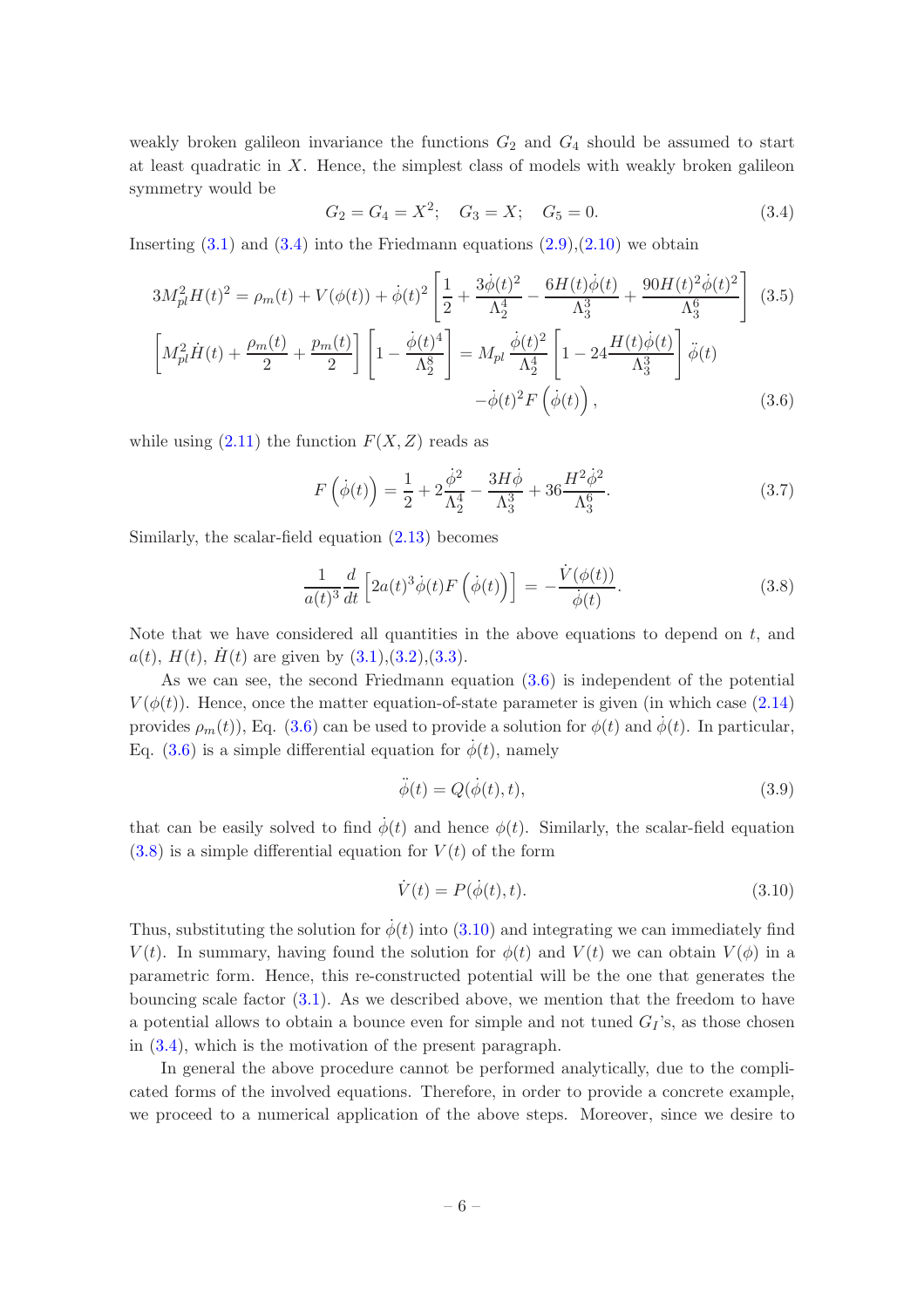

<span id="page-7-0"></span>**Figure 1.** The reconstructed scalar potential  $V(\phi)$  that generates the bouncing scale factor [\(3.1\)](#page-5-2), in the case where  $G_2 = G_4 = X^2$ ,  $G_3 = X$ ,  $G_5 = 0$ . The bouncing parameters have been chosen as  $a_b = 0.2, B = 10^{-5},$  while  $\Lambda_2 = 0.9, \Lambda_3 = 0.01,$  in  $M_{pl}$  units.

investigate the pure effect of the novel terms of action [\(2.1\)](#page-3-0), we neglect the matter sector. In Figure [1](#page-7-0) we present the potential  $V(\phi)$  that is reconstructed from the given bouncing scale-factor form [\(3.1\)](#page-5-2), according to the above procedure.

As we can see from Figure [1,](#page-7-0) in order to obtain a bouncing scale factor in the case where  $G_2 = G_4 = X^2$ ,  $G_3 = X$ , we need a potential with a simple minimum. Hence, we can now reverse the reconstruction procedure and consider a potential of the simple form

<span id="page-7-2"></span>
$$
V(\phi) = V_0 + (\phi - \phi_0)^2,
$$
\n(3.11)

where  $V_0$  and  $\phi_0$  are parameters. Inserting this form into Eqs. [\(3.5\)](#page-6-1) and [\(3.8\)](#page-6-2), we obtain a system of two ordinary differential equations for  $a(t)$  and  $\phi(t)$ , that can be easily solved numerically. In Figure [2](#page-7-1) we depict the scale factor  $a(t)$  that results from the given potential [\(3.11\)](#page-7-2). Hence, we indeed verify that the simple parabolic potential [\(3.11\)](#page-7-2) can generate a cosmological bounce. We mention that the above procedures can be straightforwardly



<span id="page-7-1"></span>**Figure 2.** The evolution of the scale factor  $a(t)$  that is generated by the simple parabolic potential [\(3.11\)](#page-7-2), in the case where  $G_2 = G_4 = X^2$ ,  $G_3 = X$ ,  $G_5 = 0$ . The potential parameters have been chosen as  $V_0 = 8.5$ ,  $\phi_0 = 7.0$ , while  $\Lambda_2 = 0.9$ ,  $\Lambda_3 = 0.01$ , in  $M_{pl}$  units.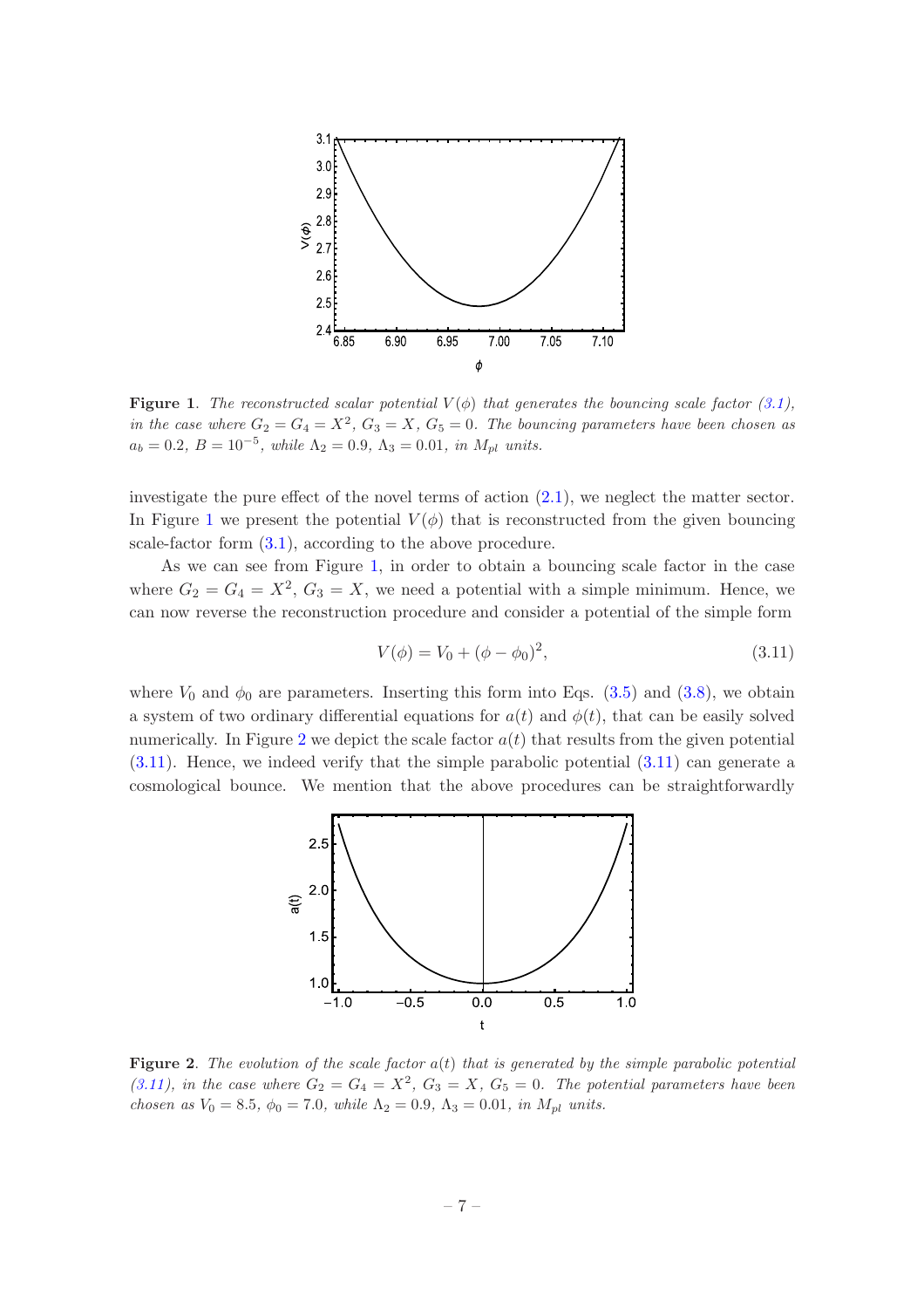applied in the case where the matter sector is present, i.e describing a matter bounce. In particular, one can repeat the above steps, with the inclusion of a pressureless matter, i.e. with  $p_m = 0$  and  $\rho_{m0} = \rho_{m0}/a^3$ , where  $\rho_0$  is the matter energy density at the time of the bounce.

## <span id="page-8-0"></span>3.1.2 Reconstructing  $G_3(X)$

In this paragraph we chose a priori three out of the four  $G_I$ 's, and we set the potential to be zero or to have a specific given form, and we suitably reconstruct the remaining  $G_I$  in order to obtain the bouncing solution  $(3.1)$ . Without loss of generality we determine by hand  $G_2$ ,  $G_4$  and  $G_5$  without any particular tuning, i.e we chose

<span id="page-8-1"></span>
$$
G_2 = G_4 = X^2; \quad G_5 = 0,
$$
\n(3.12)

and furthermore we assume that the potential  $V(\phi)$  is determined too. Inserting [\(3.1\)](#page-5-2) and  $(3.12)$  into the Friedmann equations  $(2.9)$ , $(2.10)$  we obtain

<span id="page-8-2"></span>
$$
3M_{pl}^{2}H(t)^{2} = \rho_{m}(t) + V(\phi(t)) + \dot{\phi}(t)^{2} \left[ \frac{1}{2} + \frac{3\dot{\phi}(t)^{2}}{\Lambda_{2}^{4}} - \frac{6H(t)\dot{\phi}(t)}{\Lambda_{3}^{3}}G_{3X}(t) + \frac{90H(t)^{2}\dot{\phi}(t)^{2}}{\Lambda_{3}^{6}} \right]
$$
\n(3.13)

<span id="page-8-3"></span>
$$
\left[M_{pl}^2 \dot{H}(t) + \frac{\rho_m(t)}{2} + \frac{p_m(t)}{2}\right] \left[1 - \frac{6\dot{\phi}(t)^4}{\Lambda_2^8}\right] = M_{pl} \frac{\dot{\phi}(t)^2}{\Lambda_2^4} \left[G_{3X}(t) - 24\frac{H(t)\dot{\phi}(t)}{\Lambda_3^3}\right] \ddot{\phi}(t) - \dot{\phi}(t)^2 F\left(\dot{\phi}(t)\right),\tag{3.14}
$$

while using  $(2.11)$  the function  $F(X, Z)$  becomes

<span id="page-8-5"></span>
$$
F\left(\dot{\phi}(t)\right) = \frac{1}{2} + \frac{2\dot{\phi}(t)^2}{\Lambda_2^4} - \frac{3H(t)\dot{\phi}(t)}{\Lambda_3^3}G_{3X}(t) + \frac{36H(t)^2\dot{\phi}(t)^2}{\Lambda_3^6}.
$$
 (3.15)

Similarly, the scalar-field equation [\(2.13\)](#page-4-2) writes as

<span id="page-8-4"></span>
$$
\frac{1}{a(t)^3}\frac{d}{dt}\left[2a(t)^3\dot{\phi}(t)F\left(\dot{\phi}(t)\right)\right] = -\frac{dV(\phi)}{d\phi}(t). \tag{3.16}
$$

Note that we have considered all quantities in the above equations to depend on  $t$ , and  $a(t)$ ,  $H(t)$ ,  $H(t)$  are given by  $(3.1), (3.2), (3.3).$  $(3.1), (3.2), (3.3).$  $(3.1), (3.2), (3.3).$  $(3.1), (3.2), (3.3).$  $(3.1), (3.2), (3.3).$ 

Equations  $(3.13)$ ,  $(3.14)$  and  $(3.16)$ , out of which only two are independent, form a system of differential equations for  $\dot{\phi}(t)$  and  $G_{3X}(t)$ . Eq. [\(3.13\)](#page-8-2) can be immediately algebraically solved in terms of  $G_{3X}(t)$ , and thus insertion into [\(3.15\)](#page-8-5) and then into [\(3.16\)](#page-8-4), once the matter equation-of-state parameter is given, leads to a simple second-order differential equation for  $\phi(t)$ , namely

<span id="page-8-6"></span>
$$
\ddot{\phi}(t) = S(\dot{\phi}(t), \phi(t), t), \tag{3.17}
$$

that can be easily solved to find  $\phi(t)$ . Then, insertion of  $\phi(t)$  back in [\(3.13\)](#page-8-2) gives  $G_{3X}(t)$ . Finally, knowing  $\phi(t)$ , i.e  $\dot{\phi}(t)$ , i.e  $X(t)$ , as well as  $G_{3X}(t)$  allows us to reconstruct  $G_{3X}(X)$ and by integration  $G_3(X)$ . Note that the above procedure is significantly simplified in the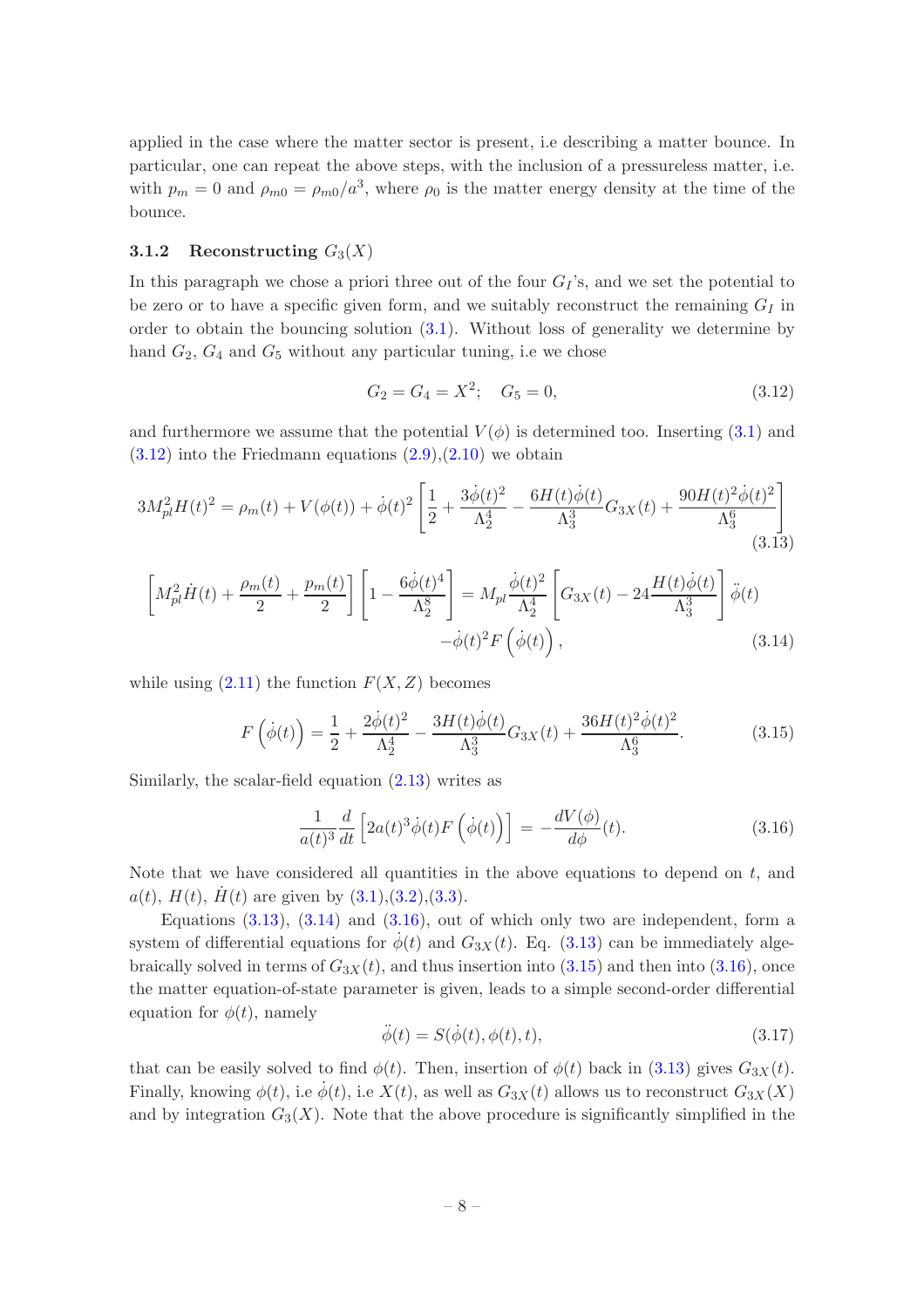case where the potential is absent, since then  $(3.17)$  becomes an algebraic equation for  $\dot{\phi}$ , namely

$$
a(t)^{3}\dot{\phi}(t)\left[\frac{1}{4} + \frac{\dot{\phi}(t)^{2}}{2\Lambda_{2}^{4}} - \frac{9H(t)^{2}\dot{\phi}(t)^{2}}{\Lambda_{3}^{6}} + \frac{M_{pl}^{2}H(t)^{2} - \rho_{m}(t)}{2\dot{\phi}(t)^{2}}\right] = const.,\tag{3.18}
$$

which then leads to an easy determination of  $G_{3X}(t)$ .

In summary, the above procedure allows us to reconstruct  $G_3(X)$ , which will be the one that generates the bouncing scale factor  $(3.1)$ . As we described above, we mention that fixing the potential or taking it to be zero, leads to a complicated form of one of the  $G_I$ 's (in our example of  $G_3$ ) in order for the bouncing solution to be realized.

Hence, one can now clearly see the difference in the procedure of the present paragraph, with that of paragraph [3.1.1.](#page-5-1) In the present analysis the bounce is obtained with a simple or zero potential but with a suitably reconstructed, complicated  $G_3$ , while in paragraph [3.1.1](#page-5-1) the bounce was obtained with simple  $G_I$ 's, but with a suitably reconstructed, complicated potential.

In general the above procedure cannot be performed analytically, due to the complicated forms of the involved equations. Therefore, in order to provide a concrete example, we proceed to a numerical application of the aforementioned steps. Furthermore, since we desire to investigate the pure effect of the novel terms of action  $(2.1)$ , we neglect the matter sector. In Fig. [3](#page-9-1) we present the function  $G_3(X)$  that is reconstructed from the given bouncing scale-factor form  $(3.1)$ , according to the above procedure, in the case where the scalar potential is zero. As we can see, even in the case of zero potential, with simple choices for the three  $G_I$ 's, a bounce can still be realized if one uses a suitably reconstructed, complicated galileon function  $G_3$ .



<span id="page-9-1"></span>Figure 3. The reconstructed galileon function  $G_3(X)$  that generates the bouncing scale factor [\(3.1\)](#page-5-2), in the case where  $V(\phi) = 0$ , and with  $G_2 = G_4 = X^2$ ,  $G_5 = 0$ . The bouncing parameters have been chosen as  $a_b = 0.2$ ,  $B = 10^{-5}$ , while  $\Lambda_2 = 0.9$ ,  $\Lambda_3 = 0.01$ , in  $M_{pl}$  units.

#### <span id="page-9-0"></span>3.1.3 Analytical conditions for bouncing solutions

We close this subsection by investigating analytical bouncing solutions in the case of matter absence. In particular, substituting  $(2.12)$  into the first Friedmann equation  $(2.9)$  we obtain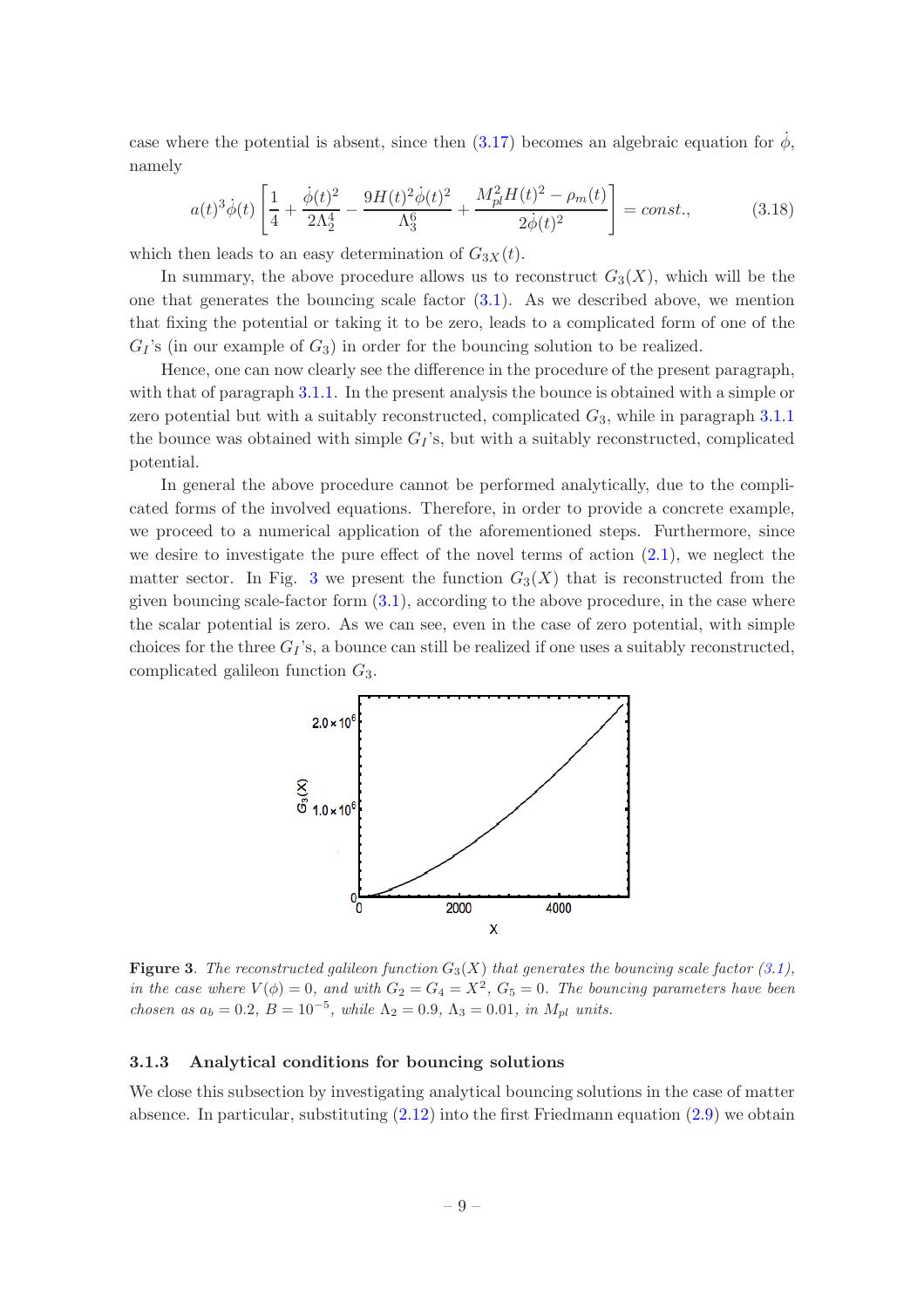the general equation satisfied by the Hubble function, namely

$$
aH^3 + bH^2 + cH + d = 0,\t\t(3.19)
$$

where  $a, b, c, d$  are time-dependent coefficients given by

$$
a = \frac{2\dot{\phi}}{\Lambda_3^9} \left( \frac{5G_{5X}}{X} + 2G_{5XX} \right)
$$
 (3.20)

$$
b = -\frac{6\dot{\phi}^2}{\Lambda_3^6} \left( \frac{G_4}{X^2} - \frac{4G_{4X}}{X} - 4G_{4XX} \right) - 3M_{pl}^2 \tag{3.21}
$$

$$
c = -\frac{6\dot{\phi}}{\Lambda_3^3} G_{3X} \Lambda_2^4 X \tag{3.22}
$$

$$
d = V + \frac{\Lambda_2^4 X}{2} - G_2 \Lambda_2^4. \tag{3.23}
$$

The general solution of the above cubic equation is

<span id="page-10-0"></span>
$$
H = -\frac{b}{3a} - \frac{2^{3/2}(3ac - b^2)}{3a\left[9abc - 2b^3 - 27a^2d + (9abc - 2b^3 - 27a^2d)\sqrt{4(3ac - b^2)^3}\right]^{1/3}} + 2^{-3/2}\left[9abc - 2b^3 - 27a^2d + (9abc - 2b^3 - 27a^2d)\sqrt{4(3ac - b^2)^3}\right]^{1/3}.
$$
 (3.24)

According to the discussion of this subsection, the general bounce requirements are  $H = 0$  and  $H > 0$  at the bounce point. Hence, using [\(3.24\)](#page-10-0), the first requirement, namely  $H = 0$ , gives us the conditions

<span id="page-10-1"></span>
$$
b^2 = 3ac; d = 0 \tag{3.25}
$$

or  

$$
b^2 = 3ac; d = \frac{b^3}{18a^2},
$$
\n(3.26)

which must hold at the bounce moment. On the other hand, the second requirement, namely  $H > 0$ , using  $(2.10)$  leads to the condition

<span id="page-10-2"></span>
$$
\frac{\left(\Lambda_2^4 X + 2\Lambda_2^4 X G_{2X} + 2M_{pl} \ddot{\phi} X G_{3X}\right)}{(4X G_{4X} - 2G_4 - 1)} > 0,
$$
\n(3.27)

around the bouncing point.

Let us make some comments on the conditions  $(3.25)$  or  $(3.26)$  and  $(3.27)$ . As we observe, these conditions depend mainly on the functions  $G_I$ 's, however they depend on  $V(\phi)$  too, since coefficient d in [\(3.25\)](#page-10-1) or [\(3.26\)](#page-10-1) includes  $V(\phi)$ , while  $\ddot{\phi}$  that appears in  $(3.27)$  depends on  $V(\phi)$  through the Klein-Gordon equation  $(2.13)$ . Nevertheless, in the case where all  $G_I$ 's are zero there is no potential that can realize both conditions, which is expected since in the case of minimally-coupled general relativity the null energy condition cannot be violated and thus a bounce cannot be realized. On the other hand, in the case where the potential is zero, there are suitable  $G_I$ 's that can satisfy  $(3.25)$  or  $(3.26)$  and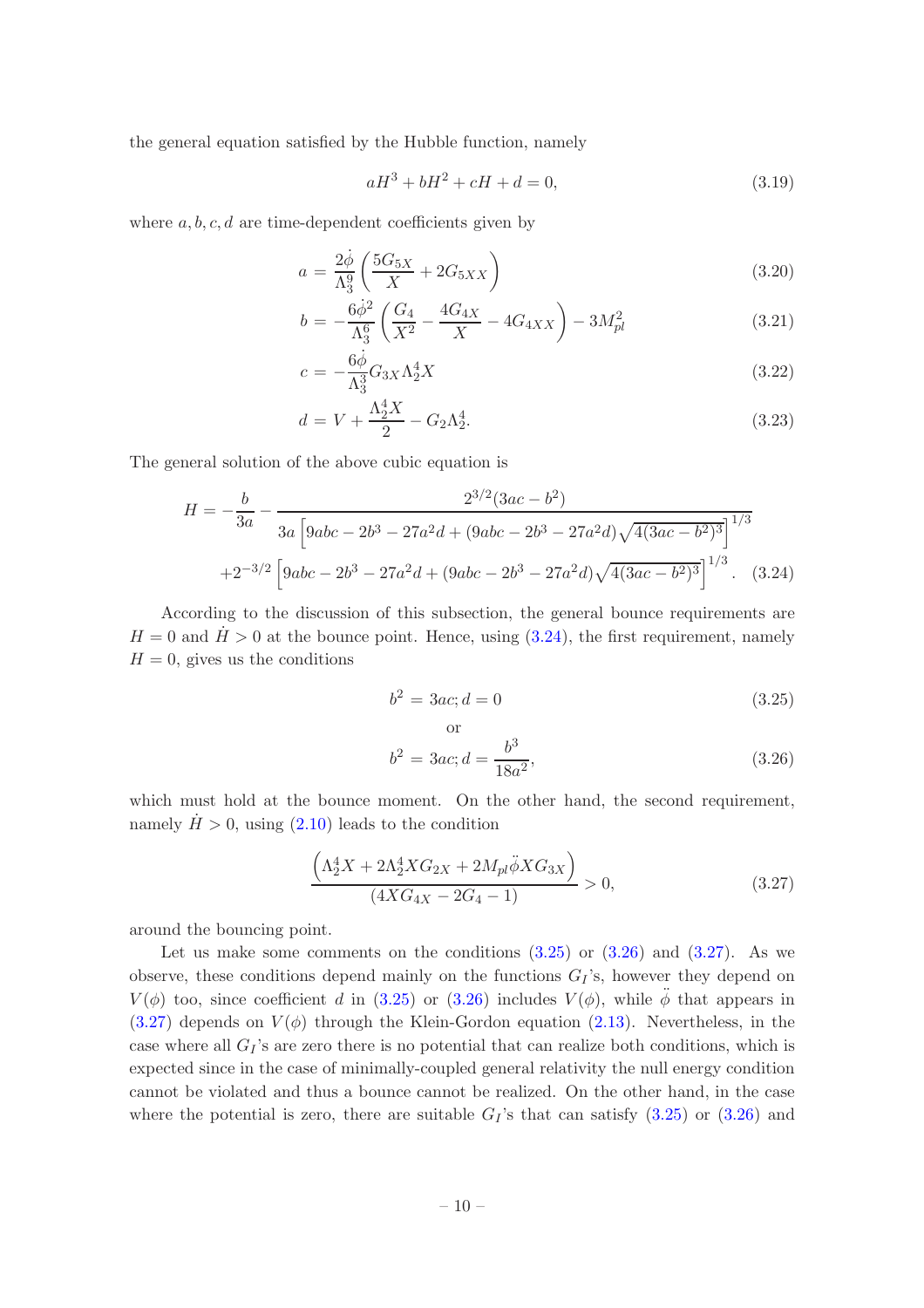[\(3.27\)](#page-10-2) and induce a bounce. From these we deduce that the crucial ingredient of bounce realization is the Galileon functions  $G_I$ 's and not the potential  $V(\phi)$ . However, this does not forbid one to consider a non-zero potential in order to alleviate some tuning from the functions  $G_I$ 's, or in order to transfer all the required tuning from the  $G_I$ 's to the suitably reconstructed, complicated  $V(\phi)$ .

Let us consider the case where the potential is non-zero and free to be suitably reconstructed. Observing conditions [\(3.25\)](#page-10-1) and [\(3.26\)](#page-10-1), one can easily see that the simplest model of weakly broken galileon theories possible to generate a bounce must have the first three  $G_I$  functions non-zero, namely  $G_2 \neq 0, G_3 \neq 0, G_4 \neq 0$  and  $G_5 = 0$ , since if  $G_5 = 0$ then the condition  $b^2 = 3ac$  cannot be satisfied if  $G_4 = 0$ . In this simplest model, at the bounce point we have  $a = b = 0$  and thus  $(3.25),(3.26)$  $(3.25),(3.26)$  imply that at the bounce point:

<span id="page-11-0"></span>
$$
\dot{\phi}^2|_b = \frac{M_{pl}^2 \Lambda_3^6}{2\left(\frac{4G_{4X}}{X} + 4G_{4XX} - \frac{G_4}{X^2}\right)}\tag{3.28}
$$

$$
V(\phi)|_b = G_2 \Lambda_2^4 - \frac{\Lambda_2^4 X}{2}.
$$
\n(3.29)

Additionally, using the solution  $(3.24)$ , we deduce that before the bouncing point  $(H < 0)$ we must have  $b > 0$ , while after the bouncing point  $(H > 0)$  we must have  $b < 0$ , or equivalently

<span id="page-11-1"></span>
$$
\dot{\phi}^2 < \frac{M_{pl}^2 \Lambda_3^6}{2(\frac{4G_{4X}}{X} + 4G_{4XX} - \frac{G_4}{X^2})} \quad \text{for expansion} \tag{3.30}
$$

$$
\dot{\phi}^2 > \frac{M_{pl}^2 \Lambda_3^6}{2(\frac{4G_{4X}}{X} + 4G_{4XX} - \frac{G_4}{X^2})} \quad \text{for contraction.} \tag{3.31}
$$

Let us apply these in the model  $(3.4)$ , which indeed belongs to the subclass of simplest models considered here. In this case [\(3.28\)](#page-11-0) becomes:

<span id="page-11-2"></span>
$$
\dot{\phi}^2|_b = \frac{M_{pl}^2 \Lambda_3^6}{30},\tag{3.32}
$$

while  $(3.30),(3.31)$  $(3.30),(3.31)$  become respectively

<span id="page-11-3"></span>
$$
\dot{\phi}^2 < \frac{M_{pl}^2 \Lambda_3^6}{30} \quad \text{for expansion} \tag{3.33}
$$

$$
\dot{\phi}^2 > \frac{M_{pl}^2 \Lambda_3^6}{30} \quad \text{for contraction}, \tag{3.34}
$$

and finally [\(3.27\)](#page-10-2) reads as

<span id="page-11-4"></span>
$$
\frac{\dot{\phi}^2 \Lambda_2^8 + 4\Lambda_2^4 \dot{\phi}^4 + 2M_{pl} \ddot{\phi} \dot{\phi}^2 \Lambda_2^4}{6\dot{\phi}^4 - \Lambda_2^8} > 0.
$$
\n(3.35)

The most general form of  $\dot{\phi}$  which satisfies [\(3.32\)](#page-11-2), [\(3.34\)](#page-11-3) and [\(3.35\)](#page-11-4) is

$$
\dot{\phi} = \alpha t^{\gamma} + \beta,\tag{3.36}
$$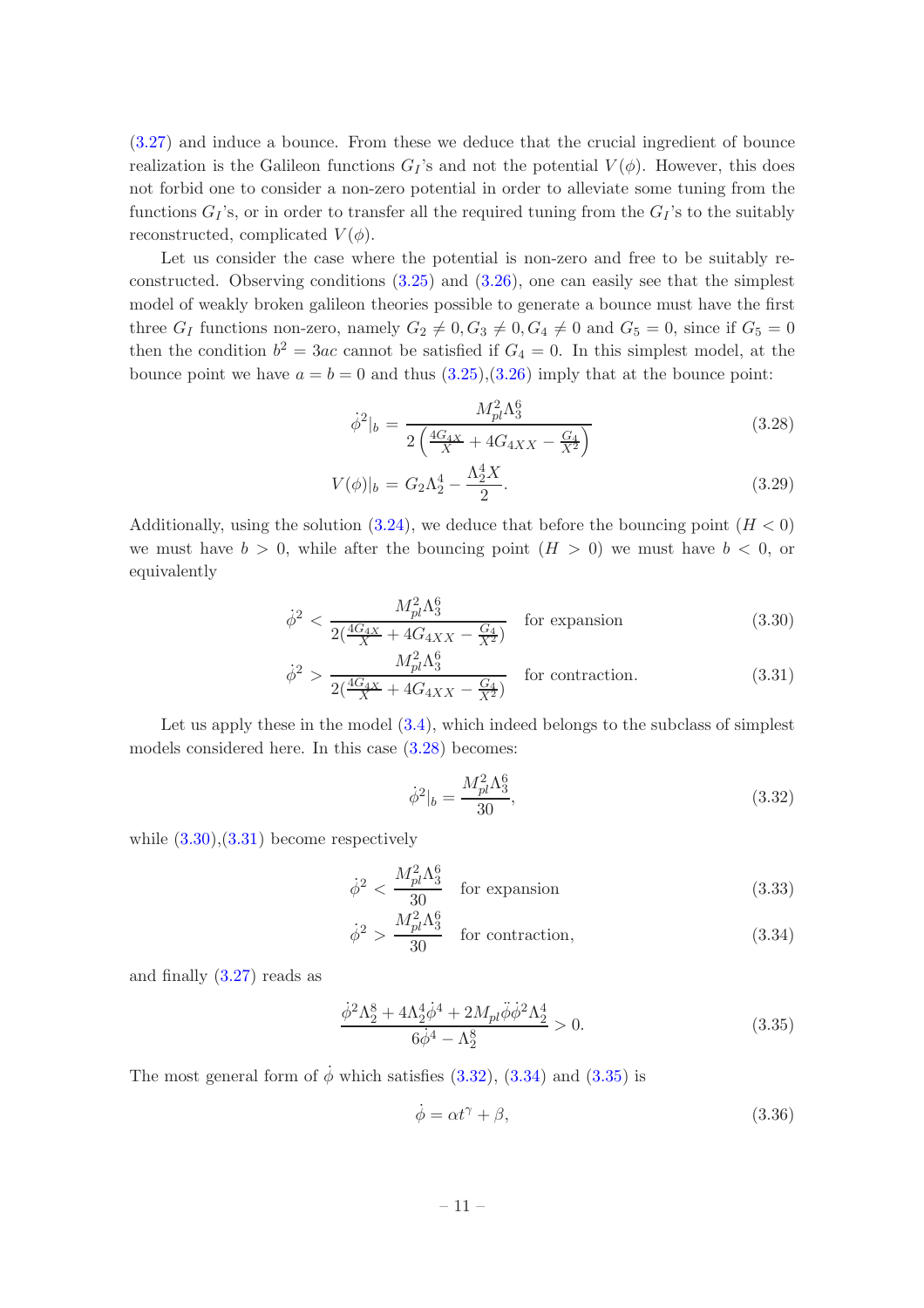where  $\gamma = 1, 3, 5, \dots$ ,  $\beta = M_{pl} \Lambda_3^3 / \sqrt{30}$  and  $\alpha$  a negative constant. In order to give a simple example let us choose  $\gamma = 1$ . Integrating the above expression we obtain

<span id="page-12-0"></span>
$$
\phi(t) = \frac{\alpha t^2}{2} + \beta t + \delta,\tag{3.37}
$$

with  $\delta$  an integration constant. Substituting [\(3.37\)](#page-12-0) into the first Friedmann equation [\(3.5\)](#page-6-1) we acquire

$$
V(t) = 3H(t)^{2}M_{pl}^{2} - (t\alpha + \beta)^{2} \left[ \frac{1}{2} + \frac{3(t\alpha + \beta)^{2}}{\Lambda_{2}^{4}} + \frac{6H(t)(t\alpha + \beta)^{2}(15H(t) - \Lambda_{3}^{3})}{\Lambda_{3}^{6}} \right],
$$
 (3.38)

Additionally, the second Friedmann equation [\(3.6\)](#page-6-1) can provide the solution for  $H(t)$ . Hence, one can eliminate time, obtaining a general form of the potential  $V(\phi)$  that generates a bouncing evolution.

Let us make a comment here on the role of the parameters  $\Lambda_2$  and  $\Lambda_3$  that characterize the weakly broken galileon invariance. As we mentioned above  $\Lambda_3$  marks the scale suppressing the invariant galileon interactions, while the parameter  $\Lambda_2$ , with  $\Lambda_3 \ll \Lambda_2$ , marks the scale suppressing the quantum-mechanically generated single-derivative operators [\[60](#page-26-0)], and thus in the limit where both  $\Lambda_2, \Lambda_3$  go to  $M_{pl}$  weakly broken galileon invariance disappears, and the above theories become the usual covariant galileon ones. Hence, we can clearly see that the freedom to set the values of  $\Lambda_2$ ,  $\Lambda_3$  semi-independently makes the theories at hand different than usual covariant galileon ones, and the corresponding cosmology richer. In particular, one can see that the above bouncing requirements are much more difficult to be fulfilled in the case where  $\Lambda_2, \Lambda_3$  are set to  $M_{pl}$ , and similarly the specific numerical examples of the previous paragraphs would be harder to be provided. We mention however that the comparison of the theories with weakly broken galileon invariance is made in relation to usual covariant galileon theories, and not with the general Horndeski theory, since as it was discussed in [\[60](#page-26-0)] the theories at hand fall within the class of general Horndeski construction.

We close this subsection by discussing on an issue that is present in principle in almost every bouncing scenario, namely the anisotropy issue. In particular, the bounce realization is in principle unstable against anisotropic stress, the so-called BKL instability [\[65\]](#page-26-4), since the effective energy density in anisotropies  $\rho_{anis}$  evolves proportionally to  $a(t)^{-6}$  and therefore in a contracting universe it increases faster than the matter and radiation energy densities, and thus the bounce should be realized in a non-isotropic and non-homogeneous spacetime.

However, although anisotropies grow faster than the background evolution, they will not dominate quickly, since this is related to the initial conditions of the anisotropy generation. Specifically, if the anisotropies arise from the backreaction of cosmological perturbations, which is of quantum origin, then the moment that the anisotropies will dominate over the background depends on the energy scale of the universe during matter contraction, which is typically at quite high energy scales. Hence, one can reliably consider an FRW background evolution up to the bounce phase.

Apart from this, there are many mechanisms that can be additionally introduced in order to ensure that even at high energy scales the anisotropies will not dominate and make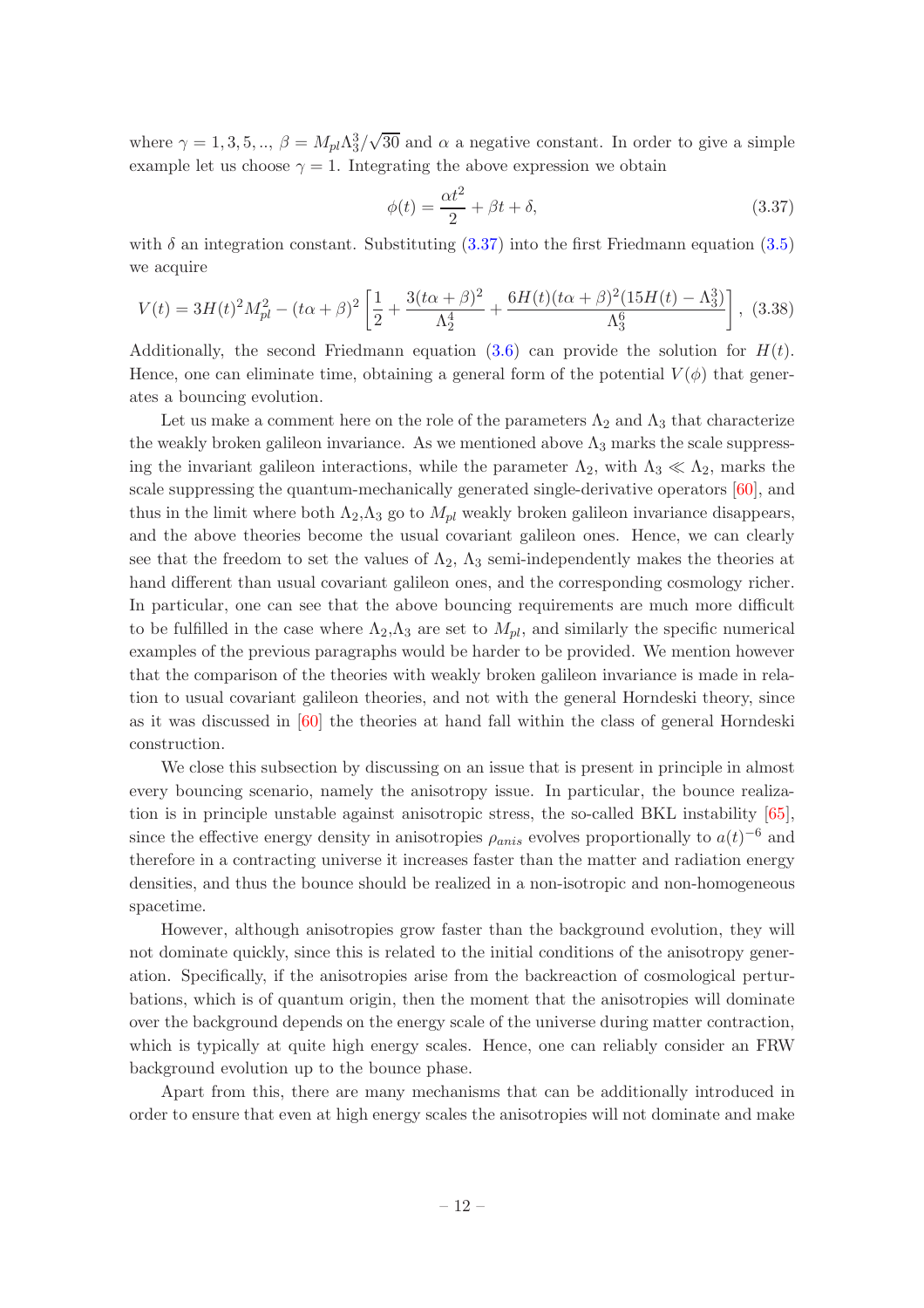the universe depart from its FRW evolution. A well-studied case is to realize an ekpyrotic scenario, through the introduction of a negative exponential potential (see  $[63, 64, 66, 67]$  $[63, 64, 66, 67]$  $[63, 64, 66, 67]$  $[63, 64, 66, 67]$  $[63, 64, 66, 67]$  $[63, 64, 66, 67]$ ) for the details of such a construction and [\[68,](#page-26-8) [69](#page-26-9)] for its observational confrontations), and thus it can be straightforwardly introduced in the present galileon scenario too (though one should be careful not to destroy the background bouncing solution, i.e. he should follow the procedure of subsection [3.1.2\)](#page-8-0).

Having these in mind, in the following section, where we extract the observables of the bounce phase, we perform our analysis in the FRW geometry, without the need to examine a non-isotropic background evolution.

#### <span id="page-13-0"></span>3.2 Reconstruction of cyclic evolution

Let us now extend the above analysis constructing a sequence of bounces and turnarounds, i.e examining the realization of cyclic evolution. Without loss of generality we consider an oscillating scale factor of the form

<span id="page-13-1"></span>
$$
a(t) = A\sin(wt) + a_c,\tag{3.39}
$$

where  $a_c - A > 0$  is the scale factor value at the bounce, with  $A + a_c$  the scale factor value at the turnaround. In this case we apply the reconstruction procedure of the previous subsection, namely relations [\(3.5\)](#page-6-1)-[\(3.10\)](#page-6-3), in order to extract the solutions for  $\phi(t)$  and  $V(t)$ , and thus obtain the re-constructed potential  $V(\phi)$ . Hence, this re-constructed potential will be the one that generates the cyclic scale factor  $(3.39)$ . Note that the matter sector has to been considered in this case, hence we can assume it to be dust, namely with  $p_m = 0$ and with  $\rho_m = \rho_{mb}(a_c - A)^3 / a^3$ , with  $\rho_{mb}$  the value at the bouncing point.

In order to provide a concrete example we proceed to a numerical application of the above steps. In Figure [4](#page-13-2) we present the potential  $V(\phi)$  that is reconstructed from the given cyclic scale-factor form [\(3.39\)](#page-13-1), according to the above procedure, in the case where  $G_2 = G_4 = X^2, G_3 = X.$ 



<span id="page-13-2"></span>**Figure 4.** The reconstructed scalar potential  $V(\phi)$  that generates the cyclic scale factor [\(3.39\)](#page-13-1), in the case where  $G_2 = G_4 = X^2$ ,  $G_3 = X$ ,  $G_5 = 0$ . The model parameters have been chosen as  $a_c = 0.01, A = 10^{-4}, w = 15, \rho_{mb} = 0.01, while \Lambda_2 = 0.9, \Lambda_3 = 0.01, in M_{pl}$  units.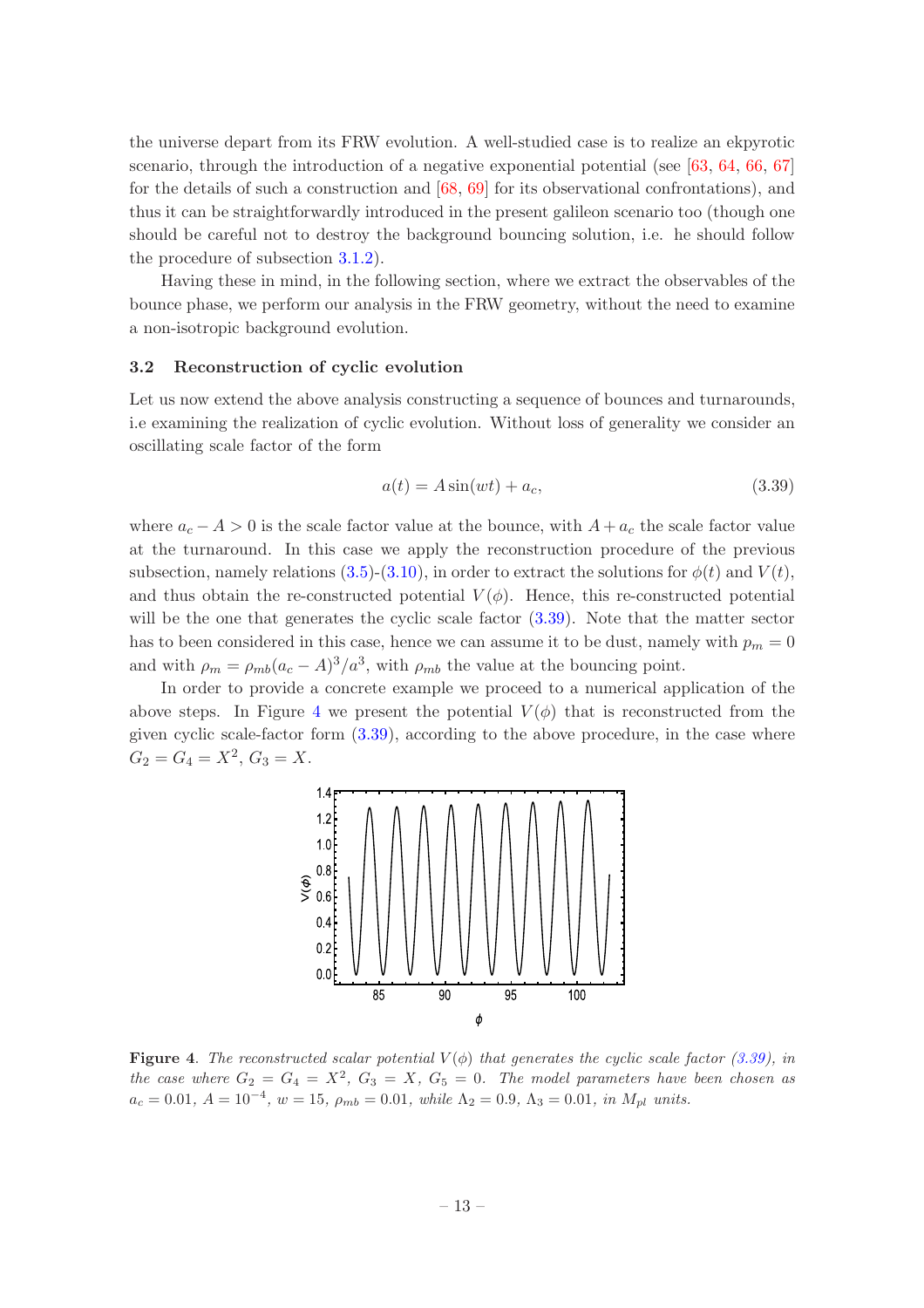As we can see from Figure [4,](#page-13-2) in order to obtain a cyclic scale factor in the case where  $G_2 = G_4 = X^2$ ,  $G_3 = X$ , we need a potential with an oscillatory form. Hence, we can now reverse the reconstruction procedure and consider a potential of the simple form

<span id="page-14-1"></span>
$$
V(t) = V_1 \sin(w_V t) + V_2,
$$
\n(3.40)

where  $V_1$ ,  $V_2$  and  $w_V$  are parameters. As in the bounce reconstruction, inserting this form into Eqs. [\(3.5\)](#page-6-1) and [\(3.8\)](#page-6-2), we obtain a system of two ordinary differential equations for  $a(t)$  and  $\phi(t)$ , that can be easily solved numerically. In Figure [5](#page-14-0) we depict the scale factor  $a(t)$  that results from the given potential  $(3.40)$ . Thus, we indeed verify that the simple oscillatory potential [\(3.40\)](#page-14-1) can generate a cyclic universe.



<span id="page-14-0"></span>**Figure 5.** The evolution of the scale factor  $a(t)$  that is generated by the simple oscillatory potential [\(3.40\)](#page-14-1), in the case where  $G_2 = G_4 = X^2$ ,  $G_3 = X$ ,  $G_5 = 0$ . The potential parameters have been chosen as  $V_1 = 1$ ,  $V_2 = 0.1$ , and  $w_V = 3$ , the matter energy density at the bounce as  $\rho_{mb} = 0.01$ , while  $\Lambda_2 = 0.9$ ,  $\Lambda_3 = 0.01$ , in  $M_{pl}$  units.

Finally, we close this subsection by investigating some analytical cyclic solutions. A possible form of the scalar field  $\phi$  which is able to satisfy the conditions at and around the bounce given by [\(3.32\)](#page-11-2) and [\(3.34\)](#page-11-3), and is also oscillatory in nature, reads as

<span id="page-14-2"></span>
$$
\phi(t) = p \frac{\sin(wt)}{w} + \frac{st^2}{2} + tl + c_0,
$$
\n(3.41)

where p, w,  $s < 0$  and l are parameters and  $c_0$  an integration constant. Substituting [\(3.41\)](#page-14-2) either into  $(3.8)$  or into  $(3.5)$ , we obtain

$$
V(t) = 3H(t)^{2}M_{pl}^{2} - [1 + st + p\cos(wt)]^{2} \left\{ \frac{6H(t)[1 + st + p\cos(wt)]^{2}[15H(t) - \Lambda_{3}^{3}]}{\Lambda_{3}^{6}} + \frac{1}{2} + \frac{3[1 + st + p\cos(wt)]^{2}}{\Lambda_{2}^{4}} \right\},
$$
\n(3.42)

while  $(3.6)$  can give the solution for  $H(t)$ . Hence, one can eliminate time, obtaining the potential  $V(\phi)$  that generates a cyclic evolution.

In this subsection we showed that at the background level the theories with weakly broken galileon symmetry can give rise to cyclic cosmology. However, we stress that such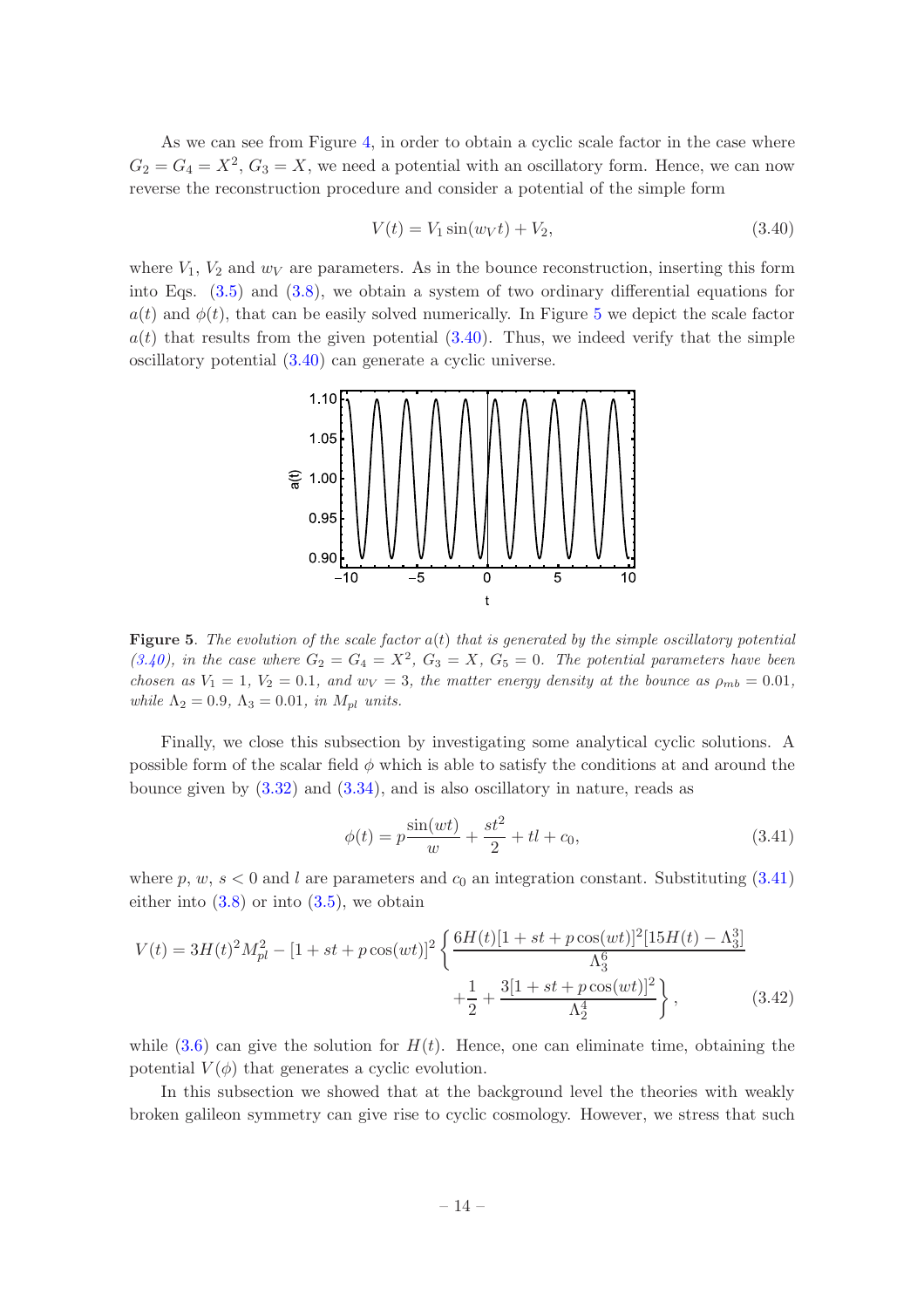a possibility has mainly a theoretical interest in order to reveal the capabilities of the scenario, since these cyclic scenarios will suffer from the problems of every cyclic evolution concerning perturbation-related observables, such as the spectral index. In particular, as it was shown in [\[70](#page-26-10)], in every cyclic cosmological model at each cycle fluctuations grow on super-Hubble scales during the contracting phase, and this induces a jump in the curvature power-spectrum spectral index  $n_s$  by  $\delta n_s = -2$ , and hence these models lose predictability. Thus, in order to consider these models as realistic, one should extend them and incorporate mechanisms that could alleviate this problem, for instance through a long dark-energy period before the turnaround of each cycle, as it was done in [\[71](#page-26-11)].

## <span id="page-15-0"></span>4 Cosmological Perturbations in the bounce phase

In subsection [3.1](#page-5-0) we investigated the bounce realization in the framework of weakly broken galileon theories at the background level. In this section we proceed to the investigation of perturbations. Such a study is necessary in every bouncing scenario, since, similarly to inflationary cosmology, they will be related to observations.

The usual process for generating the primordial power spectrum in inflationary cosmology requires that cosmological fluctuations initially emerge inside the Hubble radius, then they exit it in the primordial epoch, and finally they re-enter at late times [\[72](#page-26-12)]. In bouncing cosmology however, the quantum fluctuations around the initial vacuum state are generated well in advance of the bouncing phase, and as contraction continues they exit the Hubble radius, since the wavelengths of the primordial fluctuations decrease slower than the Hubble radius. Definitely, when the universe passes through the bounce point the background evolution could affect the perturbations scale-dependence mainly in the UV, however the IR regime, which is responsible for the observable primordial perturbations related to the large-scale structure, will remain almost unaffected since at this regime the gravitational modification effects are very restricted [\[73](#page-26-13)[–75\]](#page-26-14). Hence, one can study the primordial power-spectrum formation within standard cosmological perturbation theory.

Let us start by analyzing the perturbations in the framework of weakly broken galileon theories [\[60\]](#page-26-0). As usual, we consider that at linear order scalar and tensor perturbations decouple and evolve independently, and moreover note that for the present class of theories, which form a subclass of Horndeski theory, the equation of motion for the scalar field is still of second order. One novel feature of the present scenario is that apart from the usual symmetries present in FRW geometry, we additionally have the weakly broken galileon invariance. Hence, in the following we will see its effect on the perturbations.

We follow the usual Arnowitt-Deser-Misner (ADM) formalism, in which the metric is decomposed as

$$
ds^{2} = -N^{2}dt^{2} + h_{ij}(N^{i}dt + dx^{i})(N^{j}dt + dx^{j}),
$$
\n(4.1)

where  $N = 1/\sqrt{-g^{00}}$  is the lapse and  $N^i$  the shift functions, while  $h_{ij}$  is the 3D metric on constant time hypersurfaces. In order to study the perturbations, we need to expand the action up to quadratic order in metric fluctuations. The intrinsic curvature of equal-time hypersurfaces, i.e.  $(3)R$ , is at least linear in perturbations, while the extrinsic curvature of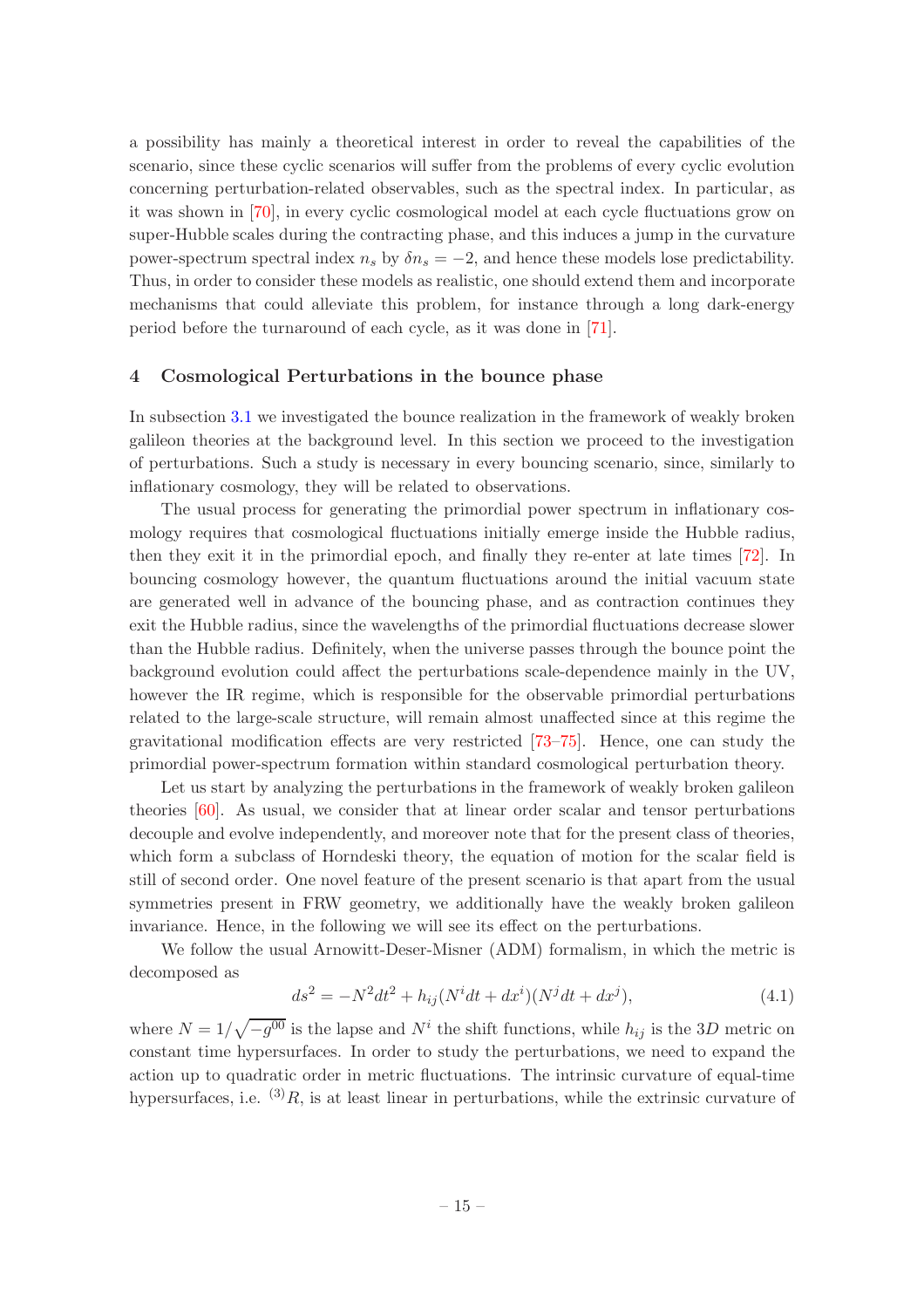equal-time hypersurfaces, defined as

$$
K_{ij} = \frac{1}{2N}(\dot{h}_{ij} - \nabla_i N_j - \nabla_j N_i)
$$
\n(4.2)

where the covariant derivative  $\nabla_i$  are taken with respect to  $h_{ij}$ , must be perturbed around the flat FRW background. Hence, we consider

$$
N = 1 + \delta N,
$$
  
\n
$$
K_{ij} = Hh_{ij} + \delta K_{ij}.
$$
\n(4.3)

The perturbed action then reads [\[60,](#page-26-0) [76](#page-26-15), [77\]](#page-26-16)

<span id="page-16-1"></span>
$$
S = \int d^4x \sqrt{\gamma} N \left\{ \frac{M_{pl}^2}{2} f(t) \left[ {}^{(3)}R + K^{ij}K_{ij} - K^2 \right] - 2f(t) \frac{K}{N} + \frac{c(t)}{N^2} - \Lambda(t) \right. \\ + \frac{M^4(t)}{2} \delta N^2 - \hat{M}^3(t) \delta K \delta N - \frac{\bar{M}^2(t)}{2} \left( \delta K^2 - \delta K^{ij} \delta K_{ij} \right) + \frac{\tilde{m}^2(t)}{2} \left( 3 \right) R \delta N \quad (4.4) \\ - \frac{\bar{M}'^2(t)}{2} \left( \delta K^2 + \delta K^{ij} \delta K_{ij} \right) + m_1(t)^{(3)} R \delta K + \dots \right\} .
$$

The terms in the first line corresponds to zeroth and first order perturbations, whereas the rest of the terms are second order in perturbations (we neglect terms giving rise to higher order perturbations). The time dependent coefficient  $f(t)$  can be always removed through a conformal transformation and thus we set it to 1. The quantities  $M^4(t)$ ,  $\hat{M}^3(t)$ ,  $\bar{M}^2(t)$ , ..., are the various effective field theory coefficients whose explicit forms will be fixed using the Horndeski Lagrangian [\[60\]](#page-26-0). As it was shown in [\[60](#page-26-0)], one finds that  $\bar{M}^2 = \tilde{m}^2$ , since only the combination  $-\delta K^2 + \delta K^{ij} \delta K_{ij} + {}^{(3)}R \delta N$  appears in the action, which being a redundant operator can in turn be omitted by redefining the metric. Therefore, the only non-zero effective field theory coefficients are  $M^4(t)$  and  $\hat{M}^3(t)$ .

In order to extract the equations for scalar and tensor perturbations, we work in the unitary gauge, which fixes the time and spatial reparametrization. In this gauge the metric and scalar field perturbations are given by [\[78](#page-26-17)]

$$
\delta\phi = 0; \quad h_{ij} = a^2 e^{2\zeta} \delta_{ij}, \tag{4.5}
$$

where  $\zeta$  parametrizes the scalar fluctuations. In the following subsections we study scalar and tensor perturbations separately.

## <span id="page-16-0"></span>4.1 Scalar Perturbations

Working in the unitary gauge, setting all effective field theory coefficients (apart from  $M^{4}(t)$  and  $\hat{M}^{3}(t)$  to zero, and using the Hamiltonian and momentum constrain equations, one obtains the following quadratic action for the scalar perturbations  $\zeta$  [\[60\]](#page-26-0)

$$
S_{\zeta} = \int d^4x \ a^3 A(t) M_{pl}^2 \left[ \dot{\zeta}^2 - c_s^2 \frac{(\nabla \zeta)^2}{a^2} \right], \tag{4.6}
$$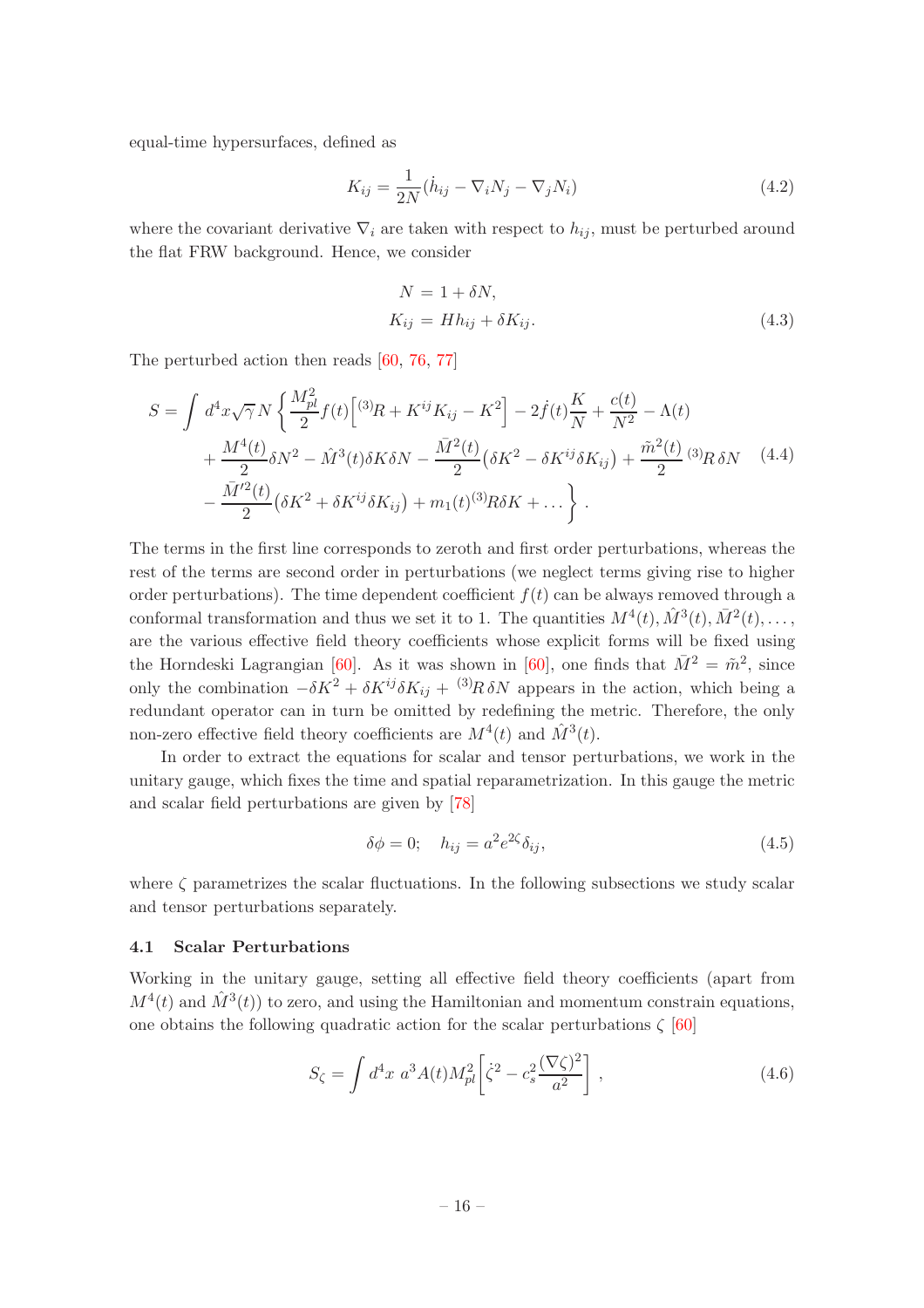where

<span id="page-17-0"></span>
$$
A = \frac{M_{pl}^2 \left(3\hat{M}^6 + 2M_{pl}^2 M^4 - 4M_{pl}^4 \dot{H}\right)}{\left(\hat{M}^3 - 2M_{pl}^2 H\right)^2},\tag{4.7}
$$

$$
c_s^2 = \frac{\left(2M_{pl}^2H\hat{M}^3 - \hat{M}^6 + 2M_{pl}^2\partial_t\hat{M}^3 - 4M_{pl}^4\dot{H}\right)}{\left(3\hat{M}^6 + 2M_{pl}^2M^4 - 4M_{pl}^4\dot{H}\right)}.
$$
\n(4.8)

For the explicit expressions of the effective field theory coefficients in terms of  $G'_{I}s$ , X and  $\phi$  in the general case, one may refer to [\[77](#page-26-16)]. For the purpose of this work it is adequate to use the approximate expressions of the two remaining non-zero effective field theory coefficients, namely  $M^4$  and  $\hat{M}^3$ , at cosmological backgrounds, which read as [\[60](#page-26-0)]

$$
M^4 \sim \hat{M}^3 H \sim M_{pl}^2 H^2. \tag{4.9}
$$

Following the analysis of the previous section, we again consider the ansatzes [\(3.4\)](#page-6-0), namely  $G_2 = G_4 = X^2, G_3 = X, G_5 = 0.$  Nevertheless, even in this simple case, whether A and  $c_s^2$ , which have a time-dependence, remain positive or not depends on the background solution, as can be clearly seen from  $(4.7)$  and  $(4.22)$ .

Since  $c_s^2$  in general depends on the background solution, one should explicitly check its positivity in any specific example. Concerning for instance the specific example of subsection [3.1.1,](#page-5-1) we insert the ansatz for the background bouncing scale factor into  $(4.7)$ and [\(4.22\)](#page-19-0) and in Fig. [6](#page-17-1) we depict the evolution of the sound speed square around the bounce phase. Indeed, for this specific example,  $c_s^2$  (and A) is positive, and these features act in favor of stability.



<span id="page-17-1"></span>Figure 6. The evolution of the sound speed square, for the bouncing solution of subsection [3.1.1,](#page-5-1) *i.e for the bouncing scale factor* [\(3.1\)](#page-5-2), in the case where  $G_2 = G_4 = X^2$ ,  $G_3 = X$ ,  $G_5 = 0$ , and with  $a_b = 0.2$ ,  $B = 10^{-5}$ ,  $\Lambda_2 = 0.9$ ,  $\Lambda_3 = 0.01$ , in  $M_{pl}$  units.

Proceeding forward, and in order to provide a well-defined perturbation quantization, we perform the usual Fourier transformation and introduce the canonical variable

<span id="page-17-2"></span>
$$
\sigma_k = z \zeta_k; \quad z = a\sqrt{A}.\tag{4.10}
$$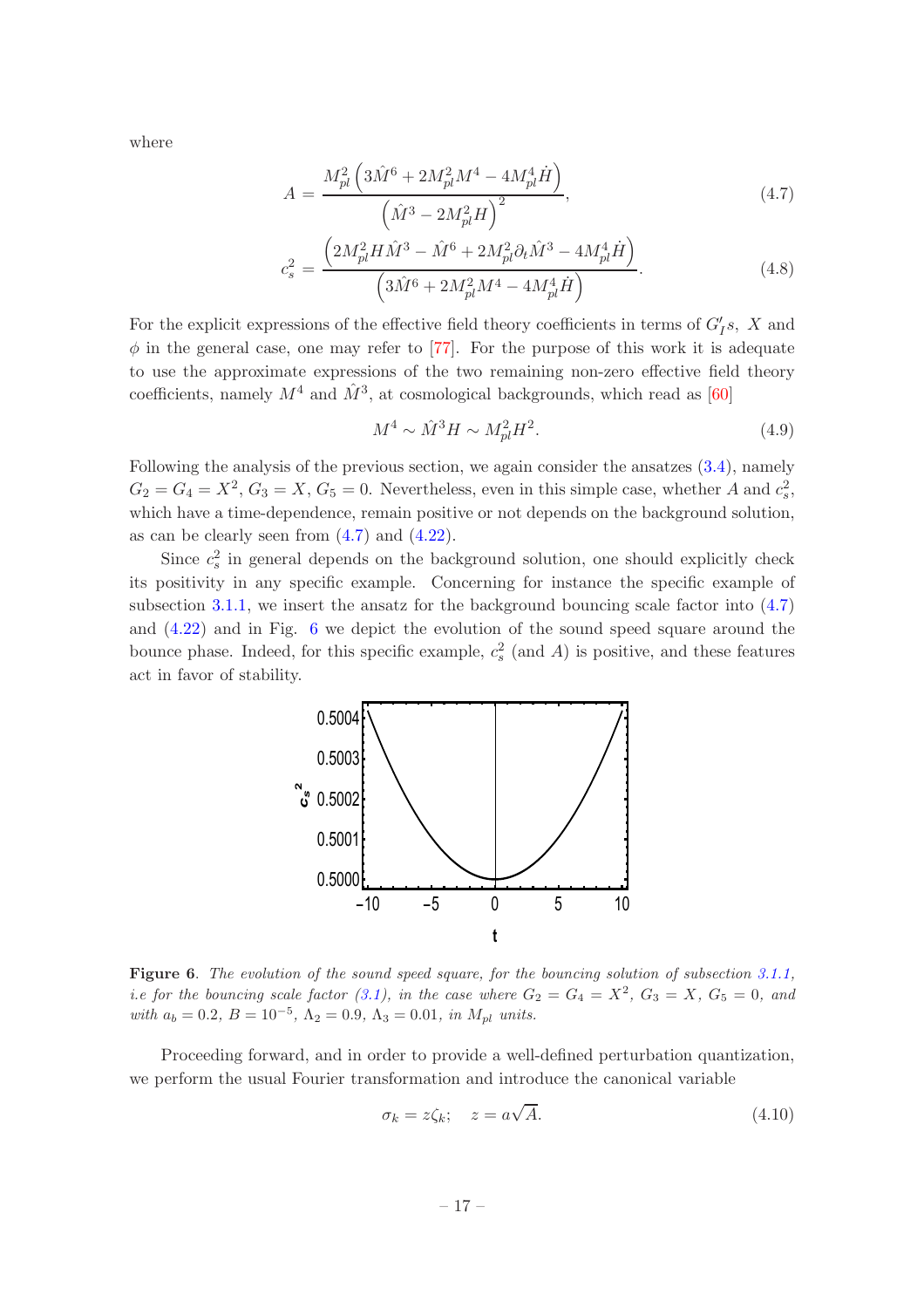Thus, the equation of motion is given by

<span id="page-18-2"></span>
$$
\sigma_k'' + \left(c_s^2 k^2 - \frac{z''}{z}\right)\sigma_k = 0,\tag{4.11}
$$

where primes represent derivatives with respect to conformal time  $\eta = \int a^{-1}(t)dt$  [\[61\]](#page-26-1). Defining

$$
M^{2}(\eta) = \frac{A^{\prime 2}}{4A^{2}} - \frac{A^{\prime \prime}}{2A} - \frac{3HA^{\prime}}{2A} - \frac{a^{\prime \prime}}{a},\tag{4.12}
$$

we can rewrite the above equation as

<span id="page-18-0"></span>
$$
\sigma_k'' + [c_s(\eta)^2 k^2 + M^2(\eta)] \sigma_k = 0.
$$
\n(4.13)

In summary, the above equation corresponds effectively to a massive scalar field, whose mass and sound speed square are time-dependent, and thus the solution will depend on the specific background evolution one imposes.

Let us now apply the obtained background bouncing solutions of the previous section in the above equation. As usual, we focus on the contracting phase far away from the bounce point, since this is the phase where the scale-invariant power spectra for curvature and tensor modes are obtained. In particular, for the contracting phase described by [\(3.1\)](#page-5-2), and far from the bouncing point, where the scale factor evolves as

$$
a(t) \approx t^{2/3} \approx \eta^2,\tag{4.14}
$$

we obtain that

<span id="page-18-3"></span>
$$
A \simeq M_{pl}^2,\tag{4.15}
$$

$$
c_s^2 \simeq 1.\tag{4.16}
$$

Hence, equation [\(4.13\)](#page-18-0) reduces to

<span id="page-18-1"></span>
$$
\sigma_k'' + \left[k^2 - \frac{2}{\eta^2}\right] \sigma_k \simeq 0. \tag{4.17}
$$

At early stages the  $k^2$ -term dominates and hence the gravitational effects can be neglected. Therefore, since the scalar fluctuations effectively correspond to a free scalar propagating in a flat spacetime, we can consider that the initial condition acquires the form of the Bunch-Davies vacuum [\[79\]](#page-27-0):

$$
\sigma_k \simeq \frac{e^{-ik\eta}}{\sqrt{2k}} \ .
$$

Using these vacuum initial conditions we can solve the perturbation equation  $(4.17)$ , acquiring

$$
\sigma_k = \frac{e^{-ik\eta}}{\sqrt{2k}} \left( 1 - \frac{i}{k\eta} \right) \tag{4.18}
$$

Hence, we deduce that due to the gravitationally-induced term in  $(4.17)$ , after exiting the Hubble radius the quantum fluctuations could become classical perturbations. Furthermore, the amplitude of the scalar perturbations will keep increasing until the moment  $t_{bp}$ in which the universe enters the bounce phase.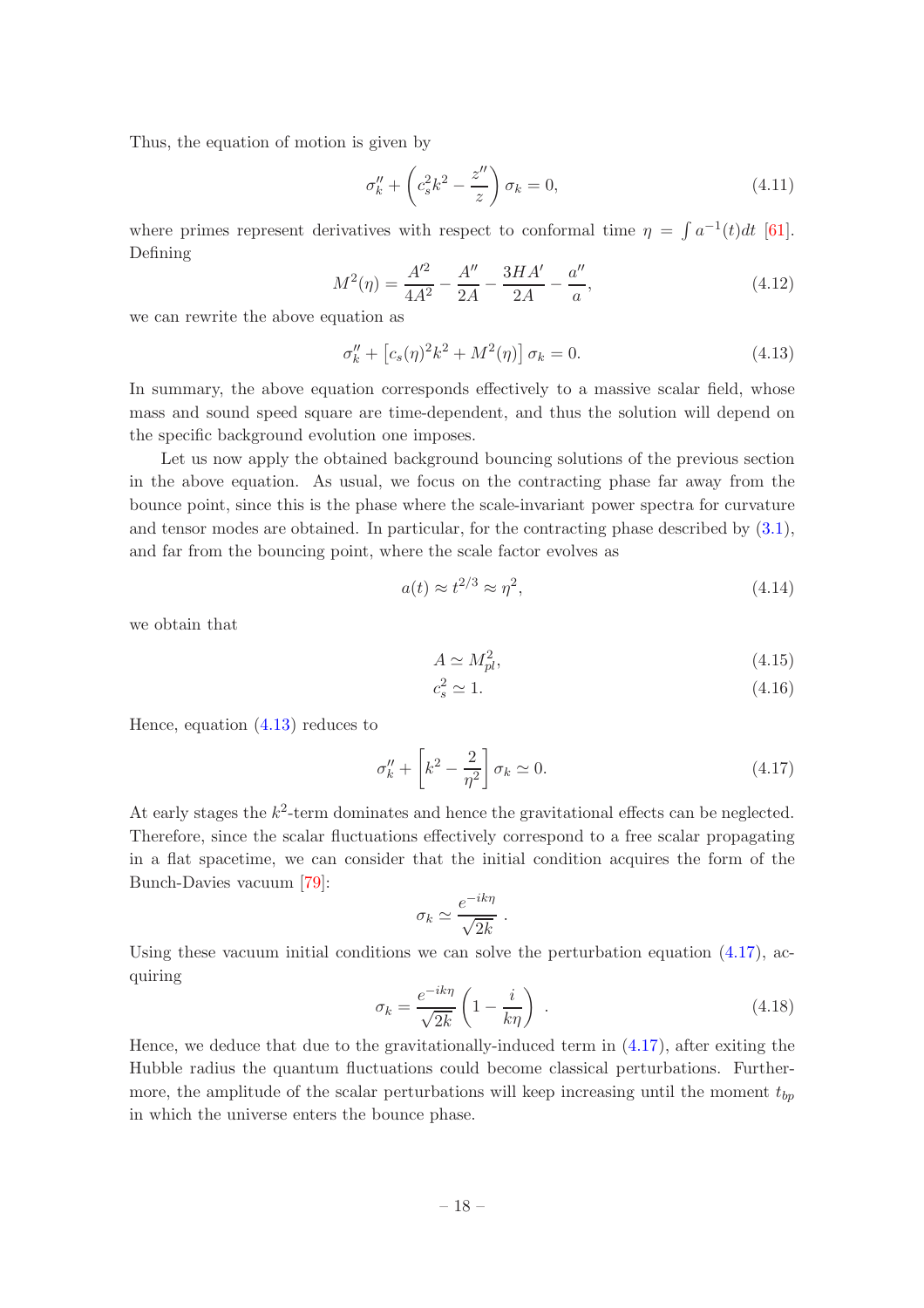From the definition of the power spectrum we obtain that  $\zeta \sim k^{3/2} |\sigma_k|$  is scale-invariant in the present scenario. Additionally, the explicit calculation leads to a primordial power spectrum of the form

$$
P_{\zeta} \equiv \frac{k^3}{2\pi^2} \left| \frac{\sigma_k}{z} \right|^2 \approx \frac{H_{bp}^2}{48\pi^2 M_{Pl}^2},\tag{4.19}
$$

where  $H_{bp} = \sqrt{B/9}$  is the absolute value of the Hubble parameter at  $t_{bp}$ , i.e. when the bounce phase starts.

We close this subsection by mentioning that although we performed the perturbation analysis in a general way, in order to obtain the power spectrum we focused as usual in the contracting phase far away from the bounce, since this is where the scale-invariant power spectra for curvature and tensor modes are obtained. Definitely, in this regime the action becomes fully canonical, and that is why the analysis and the obtained power spectrum coincides with the standard results [\[35](#page-24-12), [36](#page-24-13)]. Nevertheless, the general analysis is both necessary and interesting if one desires to address the evolution of perturbations through the bounce phase. For completeness, we accommodate this issue following [\[73](#page-26-13)[–75\]](#page-26-14).

If one desires to investigate the processing of perturbations through the bounce phase, instead of the variable  $(4.10)$  it proves more convenient to use the (gauge-invariant) comoving curvature perturbation  $\mathcal{R}$  [\[73](#page-26-13)]. In this case, instead of [\(4.11\)](#page-18-2) one can write the equation of motion for perturbations as

$$
\mathcal{R}_k'' + 2\frac{y'}{y}\mathcal{R}_k' + c_s^2 k^2 \mathcal{R}_k = 0,
$$
\n(4.20)

where

<span id="page-19-0"></span>
$$
y^{2} = a^{2} \frac{M_{pl}^{2} \left(3\hat{M}^{6} + 2M_{pl}^{2}M^{4} - 4M_{pl}^{4}\dot{H}\right)}{\left(\hat{M}^{3} - 2M_{pl}^{2}H\right)^{2}}
$$
(4.21)

$$
c_s^2 = \frac{2M_{pl}^2 H \hat{M}^3 - \hat{M}^6 + 2M_{pl}^2 \partial_t \hat{M}^3 - 4M_{pl}^4 \dot{H}}{3\hat{M}^6 + 2M_{pl}^2 M^4 - 4M_{pl}^4 \dot{H}}.
$$
\n(4.22)

As it has been shown in [\[74\]](#page-26-18), for the modes which are of interest today, i.e. in the regime  $k \ll H$ , the relevant equation is

<span id="page-19-1"></span>
$$
\frac{d\zeta'}{d\eta} + \frac{(y^2)'}{y^2}\zeta' = 0 ,
$$
\n(4.23)

where  $\zeta$  is the perturbation variable, equal to  $\mathcal R$  in the small-k limit, which is the limit we are interested in. One solution of [\(4.23\)](#page-19-1) is

<span id="page-19-2"></span>
$$
\zeta'(\eta) = \zeta'(\eta_i) \frac{y^2(\eta_i)}{y^2(\eta)} , \qquad (4.24)
$$

with  $\eta_i$  the initial time where the initial conditions are set. Therefore, we deduce that the evolution of perturbations depends on the evolution of  $y^2$ , given by  $(4.21)$ . Following [\[74\]](#page-26-18), we will examine the behaviour of  $y^2$  at three different regimes.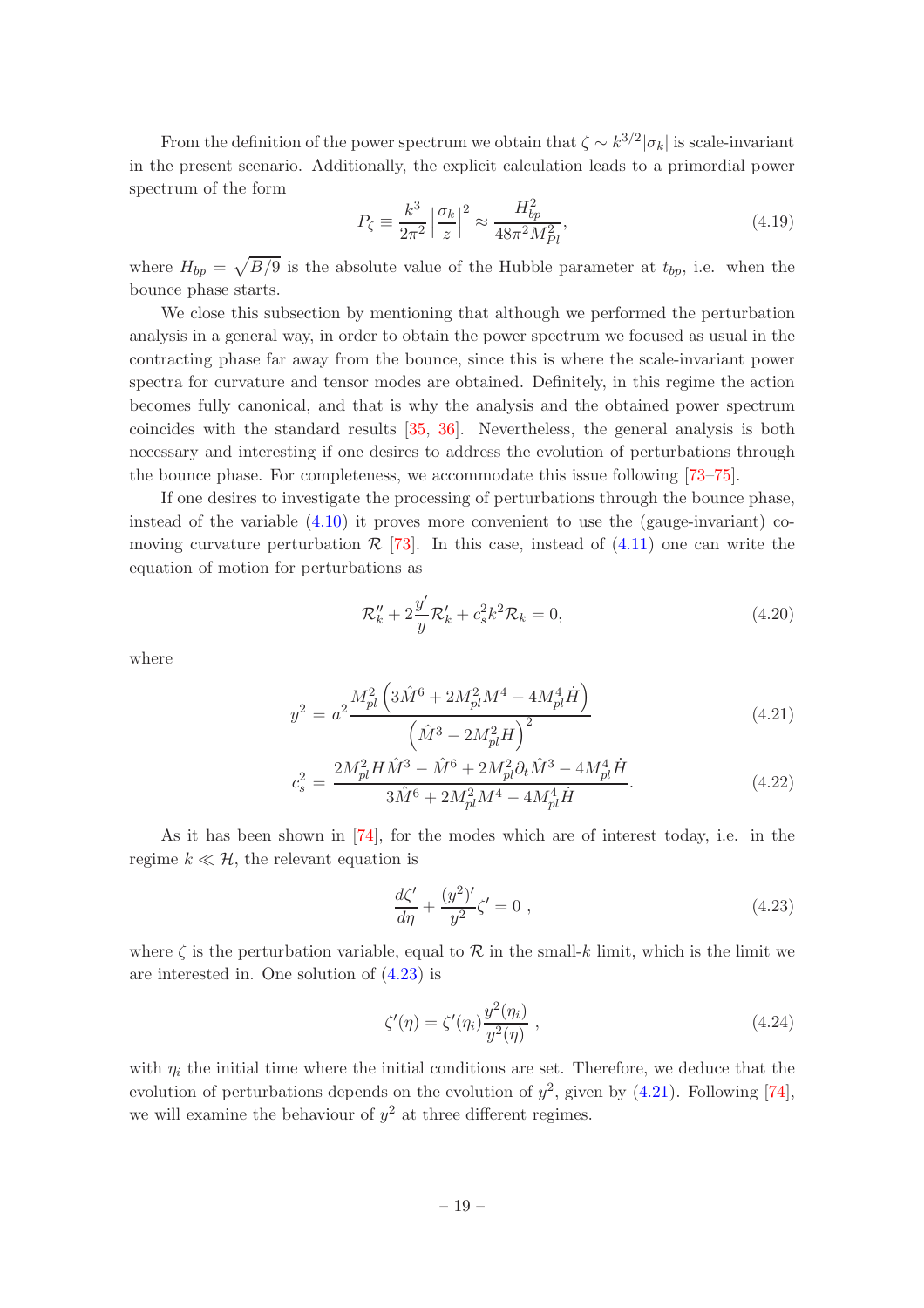• Regime  $2|H(t)| \gg |\hat{M}^3|$ .

In the regime  $2|H(t)| \gg |\hat{M}^3|$  relation [\(4.21\)](#page-19-0) in  $M_{pl}$  units is simplified as

$$
y^{2} = a^{2} \frac{\left(3\hat{M}^{6} + 2M^{4} - 4\dot{H}\right)}{H^{2}},
$$
\n(4.25)

under the constraint  $2M^4 + 3\hat{M}^6 \gg 4\hat{H}$ . Inserting this expression into [\(4.24\)](#page-19-2) we can obtain the evolution of perturbations through the bounce, as long as we insert the evolution for the model parameters given in  $[60]$ , namely  $(4.15)$ , for our particular background solution of subsections [3.1.1](#page-5-1) and [3.1.2.](#page-8-0)

• Regime  $2|H(t)| \ll |\hat{M}^3|$ .

In the regime  $2|H(t)| \ll |\hat{M}^3|$  relation [\(4.21\)](#page-19-0) in  $M_{pl}$  units is simplified as

$$
y^{2} = a^{2} \frac{\left(3\hat{M}^{6} + 2M^{4} - 4\dot{H}\right)}{\hat{M}^{6}},
$$
\n(4.26)

(alternatively we could use the parametrization of [\[74\]](#page-26-18) and rewrite the Hubble parameter as  $H = \alpha \Delta t_B$ , where  $\Delta t_B$  denotes the bounce duration). Similarly to the previous regime, we can obtain the evolution of perturbations through the bounce by inserting [\(4.15\)](#page-18-3) for the particular background solution of subsections [3.1.1](#page-5-1) and [3.1.2](#page-8-0) into  $(4.21)$  and then into  $(4.24)$ .

• Regime  $2|H(t)| \approx |\hat{M}^3|$ .

In this regime, in  $M_{pl}$  units, the denominator of  $(4.21)$  goes to zero leading to  $y^2 \to \infty$ . Thus, after a time interval  $t_f$ , the perturbations become constant on superhorizon scales. As it has been discussed in detail in [\[73](#page-26-13), [74\]](#page-26-18), the equation of motion seem to become singular in this regime, however this feature is an artifact of the Newtonian gauge and is removed applying the harmonic gauge. The bounce phase ends after the time  $t_f$ . Finally, the evolution of perturbations through the bounce is numerically obtained by inserting [\(4.15\)](#page-18-3) for the particular background solution of subsections [3.1.1](#page-5-1) and [3.1.2](#page-8-0) into [\(4.21\)](#page-19-0) and then into [\(4.24\)](#page-19-2).

## <span id="page-20-0"></span>4.2 Tensor Perturbations

Let us now proceed to the investigation of tensor perturbations following [\[77](#page-26-16)]. As usual, we can neglect the scalar perturbations in [\(4.4\)](#page-16-1). Working in unitary gauge the tensor perturbations read as

$$
h_{ij} = a^2(t)e^{2\zeta} \hat{h}_{ij} , \qquad \det \hat{h} = 1 , \qquad \hat{h}_{ij} = \delta_{ij} + \gamma_{ij} + \frac{1}{2}\gamma_{ik}\gamma_{kj} , \qquad (4.27)
$$

where  $\gamma_{ij}$ , which parametrizes the tensor perturbation, is assumed to be traceless and divergence-free, namely  $\gamma_{ii} = 0 = \partial_i \gamma_{ij}$ .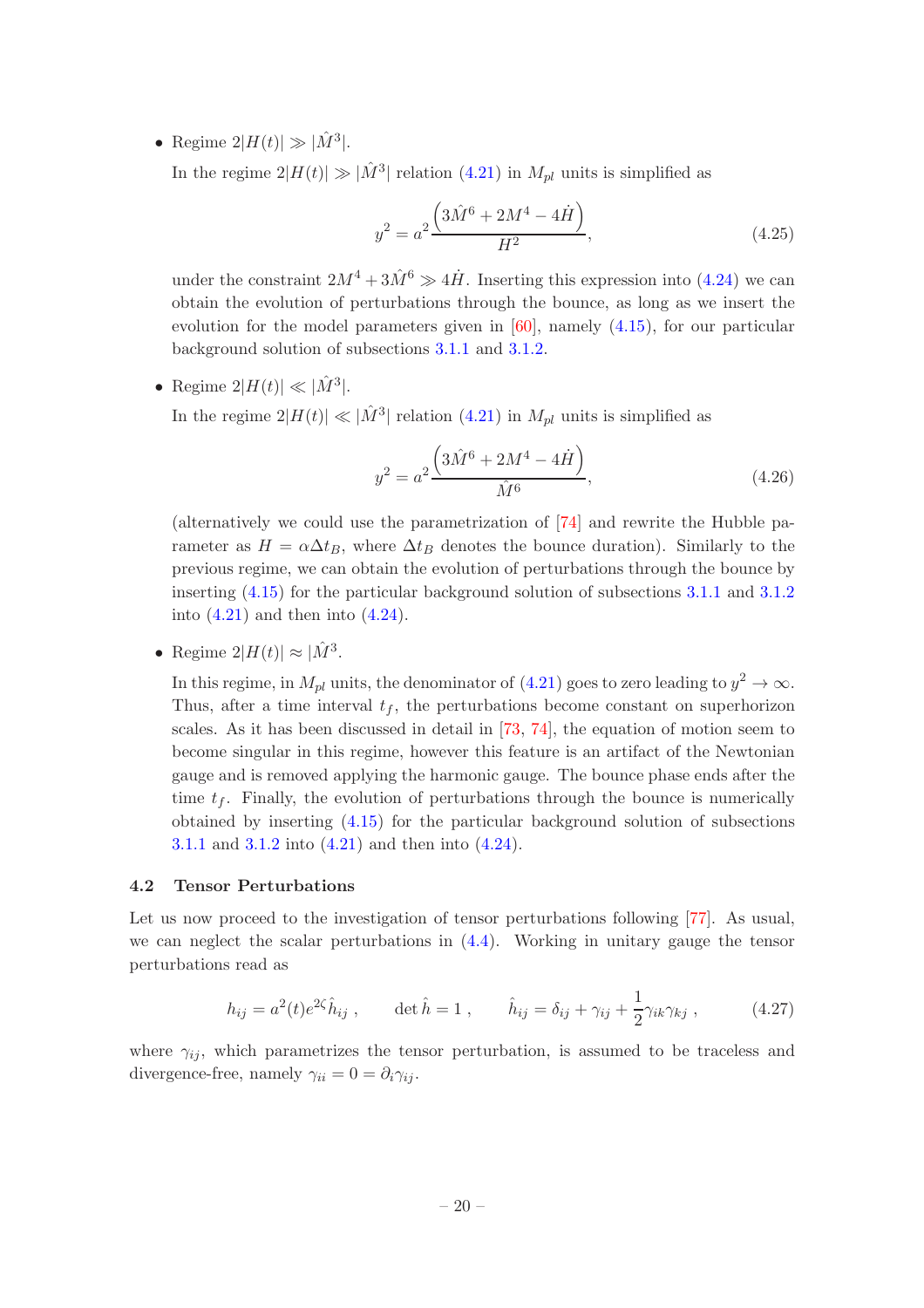Using the additional weakly broken galileon symmetry and setting all effective field theory coefficients, apart from  $M^4(t)$ ,  $\hat{M}^3(t)$ , to zero, we acquire the second order action for tensor perturbations as

$$
S_{\gamma}^{(2)} = \int d^4x \, a^3 \frac{M_{pl}^2}{8} \left[ \dot{\gamma}_{ij}^2 - \frac{1}{a^2} (\partial_k \gamma_{ij})^2 \right] \,. \tag{4.28}
$$

Fourier transforming the above equation and working with the canonically normalized variable  $v_k = M_{pl} \gamma_k/2$ , we obtain the equation of motion as

<span id="page-21-0"></span>
$$
v_k'' + \left(k^2 - \frac{a''}{a}\right)v_k = 0.
$$
\n(4.29)

Let us now apply the obtained background bouncing solutions of the previous section in the above equation. In particular, for the contracting phase described by  $(3.1)$ , where the scale factor evolves as  $a(t) \approx t^{2/3} \approx \eta^2$ , equation [\(4.29\)](#page-21-0) reduces to

$$
v_k'' + \left(k^2 - \frac{2}{\eta^2}\right)v_k = 0,
$$
\n(4.30)

whose exact solution is given by

$$
v_k = \frac{e^{-ik\eta}}{\sqrt{2k\eta}} \left( 1 - \frac{i}{k\eta} \right). \tag{4.31}
$$

Hence, the primordial power spectrum of tensor fluctuations is also scale-invariant, however its magnitude is

$$
P_T \equiv \frac{k^3}{2\pi^2} \left| \frac{\sigma_k}{z} \right|^2 \approx \frac{H_{bp}^2}{48\pi^2 M_{Pl}^2},\tag{4.32}
$$

which is of the same order of the scalar perturbation. Hence, we deduce that the bouncing scenario at hand suffers from the usual problem of all matter-like bounce models, namely that the tensor-to-scalar ratio  $r \equiv P_T/P_c$  remains of the order one (the scalar power spectrum is not additionally amplified as in inflationary realization). This high value is in significant disagreement with the observed behavior, which according to Planck probe [\[80\]](#page-27-1) suggests that  $r < 0.11 (95\% \text{ CL})$ , while the combined analysis of the BICEP2 and Keck Array data with the Planck data requires  $r < 0.07 (95\% \text{ CL})$  [\[81](#page-27-2)].

Note that the above disagreement with the data may be a consequence of a no-go theorem that shows that probably all matter-like bounce models would suffer from such difficulties in matching observations [\[74](#page-26-18)].

In order to accommodate with current observations, and as it is usual in bouncing scenarios, we must introduce a mechanism that can magnify the amplitude of scalar perturbations, and thus reduce the tensor-to-scalar ratio. For instance one can consider an additional light scalar field, as in the bounce curvaton-bounce [\[82\]](#page-27-3), which can evade the aforementioned no-go theorem and enhance isocurvature fluctuations, and then give rise to a scale-invariant spectrum for the adiabatic fluctuations due to kinetic amplification. In particular, introducing a massless scalar  $\chi$  and considering it to couple to the galileon field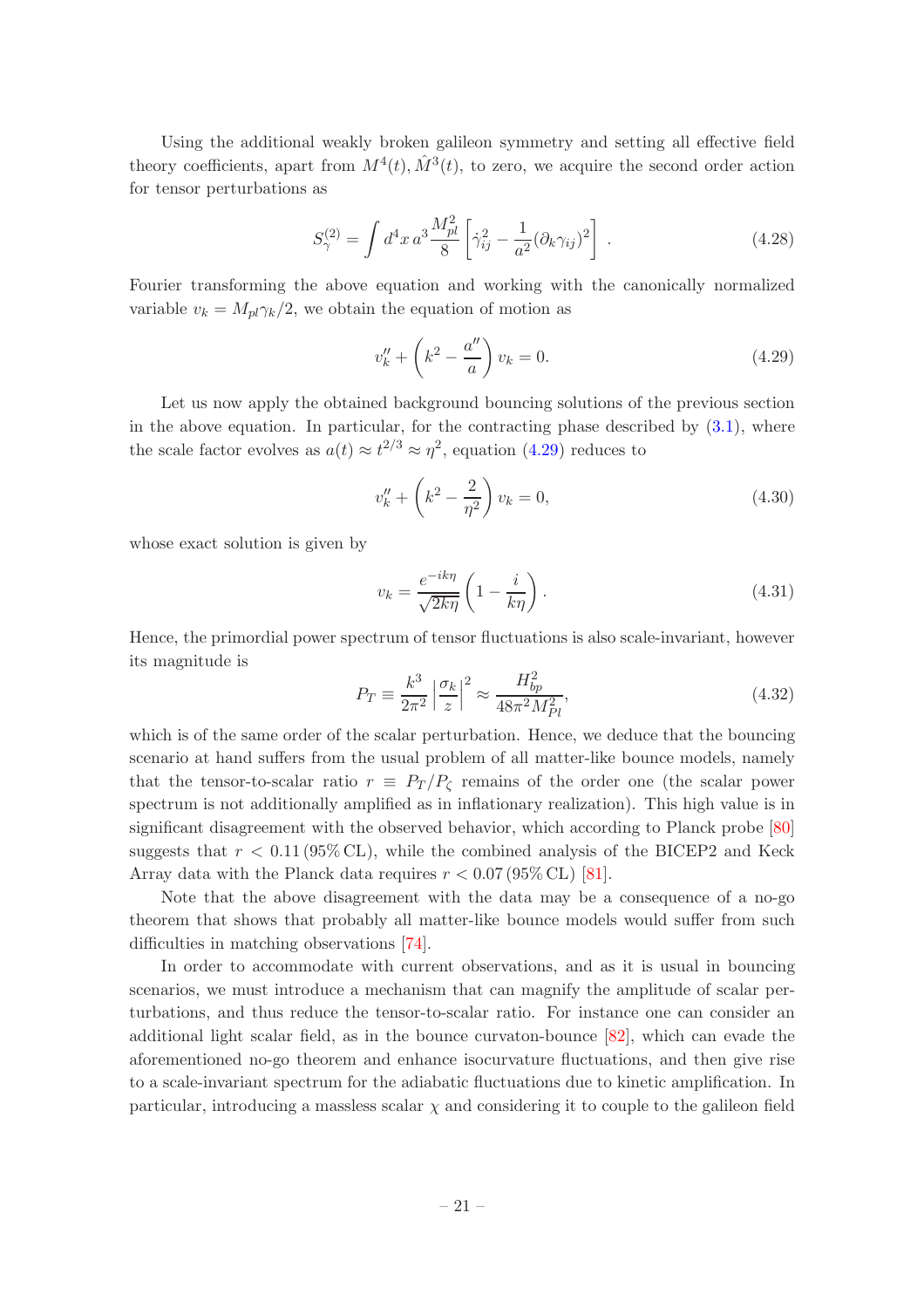$\phi$  as  $g^2\phi^2\chi^2$ , one can follow the procedure of [\[82](#page-27-3)] and deduce that the tensor-to-scalar ratio can be reduced to values  $r \simeq 10^{-3}$ .

Before closing this section, let us make a comment on the stability of the above bouncing solutions. In particular, there is a discussion in the literature whether there exists a no-go theorem that forbids stable non-singular cosmologies in Horndeski theory, as it was claimed in [\[83](#page-27-4), [84](#page-27-5)], which could be evaded only extending to beyond-Horndeski constructions [\[85](#page-27-6)]. The proof of this theorem postulates that the involved galileon functions  $G_I$ 's are non-singular, and that a specific quantity related to the tensor perturbation remains finite at the bounce point (see Eq.  $(10)$  of  $[83]$ ). Abandoning the first postulate allows for a stable non-singular bounce in the Horndeski class through galileon functions  $G_I$ 's that diverge at the bounce point, as it was shown in [\[86\]](#page-27-7). In our bouncing solutions obtained in the present work, one can show that the second postulate is bypassed, and thus Kobayashi's no-go theorem is evaded. Hence, the scenario at hand is free of ghost instabilities and therefore we obtain a well behaved model in terms of perturbations. Since this issue has a separate interest, that is related to the full Horndeski theory and not only to its specific subclass of theories with weakly broken galileon invariance, we are going to discuss it in detail in separate work [\[87](#page-27-8)].

## <span id="page-22-0"></span>5 Conclusions

We have investigated the bounce and cyclicity realization in the framework of weakly broken galileon theories. In this subclass of modified gravity one introduces the notion of weakly broken galileon invariance, which characterizes the unique class of gravitational couplings that maximally preserve the defining symmetry. Hence, the curved-space remnants of the quantum properties of the galileon allow one to construct quasi de Sitter backgrounds that remain to a large extent insensitive to loop corrections [\[60](#page-26-0)].

We studied bouncing and cyclic solutions at the background level, reconstructing the potential that can give rise to a given bouncing or cyclic scale factor. Then, reversing the procedure, we considered suitable potential forms that can generate a bounce or cyclic behavior. Additionally, for a zero or non-zero given potential, we reconstructed the forms of the galileon functions that give rise to a bouncing solution. Finally, we presented some analytical expressions for the requirements of bounce realization. As we showed, bounce and cyclicity can be easily realized in the framework of weakly broken galileon theories.

Having obtained the background bouncing solutions, we proceeded to a detailed investigation of the perturbations, which after crossing the bouncing point give rise to various observables, such as the scalar and tensor spectral indices and the tensor-to-scalar ratio. We calculated their values and we saw that the scenario at hand shares the disadvantage of all bouncing models, namely that it provides a large tensor-to-scalar ratio. Hence, we discussed about possible solutions, namely the possibility of introducing an additional light scalar which could significantly reduce the tensor-to-scalar ratio through the kinetic amplification of the isocurvature fluctuations. These features make the scenario at hand a good candidate for the description of the early universe.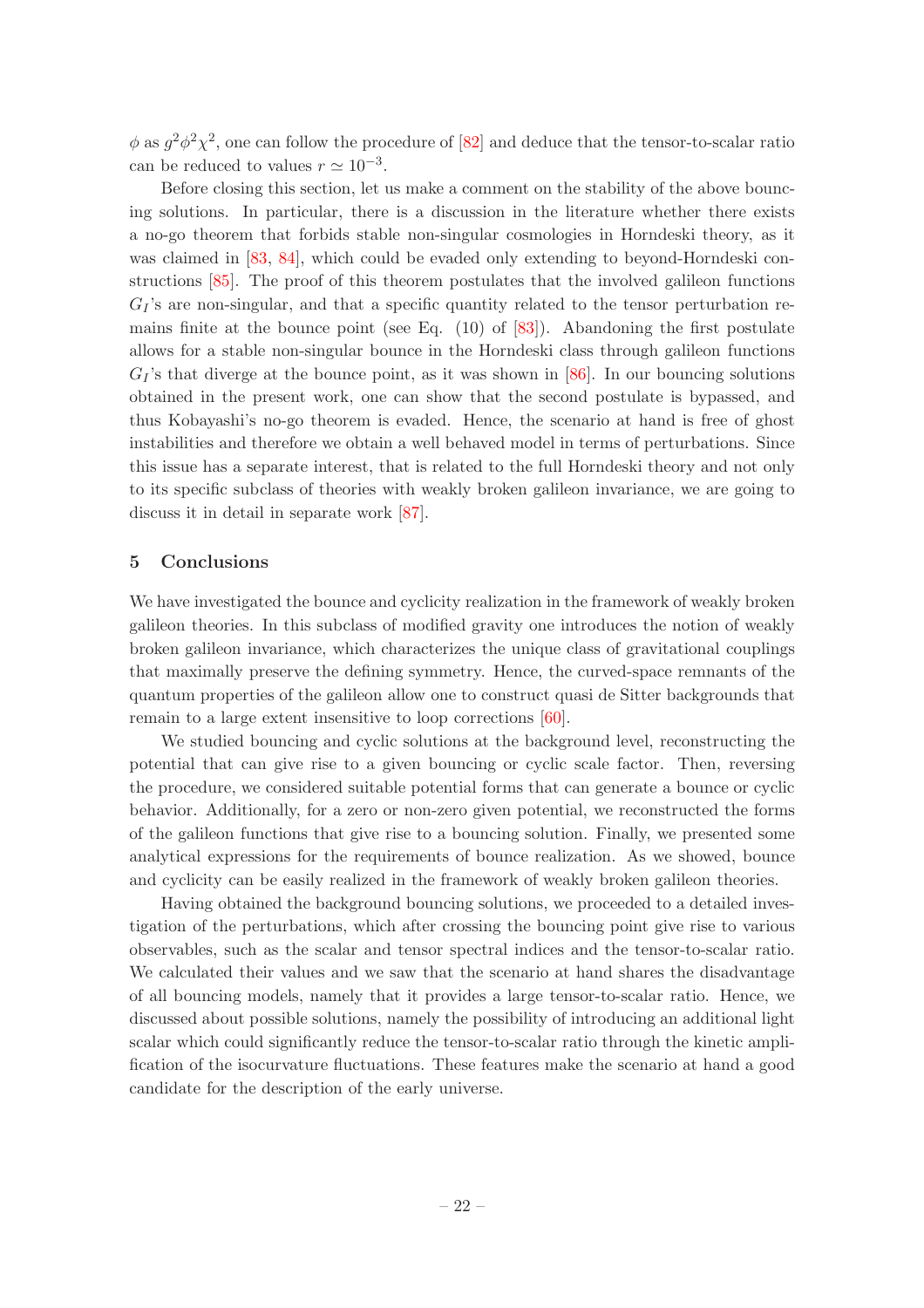## References

- <span id="page-23-0"></span>[1] A. H. Guth, The Inflationary Universe: A Possible Solution To The Horizon And Flatness Problems, Phys. Rev. D 23, 347 (1981).
- <span id="page-23-1"></span>[2] A. Borde and A. Vilenkin, *Eternal Inflation And The Initial Singularity*, Phys. Rev. Lett. 72, 3305 (1994), [[arXiv:gr-qc/9312022](http://xxx.lanl.gov/abs/gr-qc/9312022)].
- <span id="page-23-2"></span>[3] V. F. Mukhanov and R. H. Brandenberger, A Nonsingular universe, Phys. Rev. Lett. 68, 1969 (1992).
- <span id="page-23-3"></span>[4] S. 'i. Nojiri and S. D. Odintsov, Introduction to modified gravity and gravitational alternative for dark energy, eConf C 0602061, 06 (2006) [Int. J. Geom. Meth. Mod. Phys. 4, 115 (2007)] [[arXiv:hep-th/0601213](http://xxx.lanl.gov/abs/hep-th/0601213)].
- <span id="page-23-4"></span>[5] S. Capozziello and M. De Laurentis, Extended Theories of Gravity, Phys. Rept. 509, 167 (2011) [[arXiv:1108.6266](http://xxx.lanl.gov/abs/1108.6266)].
- <span id="page-23-5"></span>[6] G. Veneziano, Scale Factor Duality For Classical And Quantum Strings, Phys. Lett. B 265, 287 (1991).
- <span id="page-23-6"></span>[7] J. Khoury, B. A. Ovrut, P. J. Steinhardt and N. Turok, The ekpyrotic universe: Colliding branes and the origin of the hot big bang, Phys. Rev. D 64, 123522 (2001), [[arXiv:hep-th/0103239](http://xxx.lanl.gov/abs/hep-th/0103239)].
- <span id="page-23-7"></span>[8] J. Khoury, B. A. Ovrut, N. Seiberg, P. J. Steinhardt and N. Turok, From big crunch to big bang, Phys. Rev. D 65, 086007 (2002) [[arXiv:hep-th/0108187](http://xxx.lanl.gov/abs/hep-th/0108187)].
- <span id="page-23-8"></span>[9] T. Biswas, A. Mazumdar and W. Siegel, Bouncing universes in string-inspired gravity, JCAP 0603, 009 (2006), [[arXiv:hep-th/0508194](http://xxx.lanl.gov/abs/hep-th/0508194)].
- <span id="page-23-9"></span>[10] S. Nojiri and E. N. Saridakis, Phantom without ghost, Astrophys. Space Sci. 347, 221 (2013) [[arXiv:1301.2686](http://xxx.lanl.gov/abs/1301.2686)].
- <span id="page-23-10"></span>[11] K. Bamba, A. N. Makarenko, A. N. Myagky, S. Nojiri and S. D. Odintsov, Bounce cosmology from  $F(R)$  gravity and  $F(R)$  bigravity, JCAP 1401 (2014) 008  $\left[$ [arXiv:1309.3748](http://xxx.lanl.gov/abs/1309.3748).
- <span id="page-23-11"></span>[12] S. Nojiri and S. D. Odintsov, Mimetic F(R) gravity: inflation, dark energy and bounce, Mod. Phys. Lett. A 29, no. 40, 1450211 (2014) [[arXiv:1408.3561](http://xxx.lanl.gov/abs/1408.3561)].
- <span id="page-23-12"></span>[13] Y. -F. Cai, S. -H. Chen, J. B. Dent, S. Dutta and E. N. Saridakis, Matter Bounce Cosmology with the  $f(T)$  Gravity, Class. Quant. Grav. 28, 215011 (2011),  $[$ [arXiv:1104.4349](http://xxx.lanl.gov/abs/1104.4349)].
- <span id="page-23-13"></span>[14] Y. Shtanov and V. Sahni, Bouncing braneworlds, Phys. Lett. B 557, 1 (2003), [[arXiv:gr-qc/0208047](http://xxx.lanl.gov/abs/gr-qc/0208047)].
- <span id="page-23-14"></span>[15] E. N. Saridakis, Cyclic Universes from General Collisionless Braneworld Models, Nucl. Phys. B 808, 224 (2009), [[arXiv:0710.5269](http://xxx.lanl.gov/abs/0710.5269)].
- <span id="page-23-15"></span>[16] Y. F. Cai and E. N. Saridakis, Non-singular cosmology in a model of non-relativistic gravity, JCAP 0910, 020 (2009), [[arXiv:0906.1789](http://xxx.lanl.gov/abs/0906.1789)].
- <span id="page-23-16"></span>[17] E. N. Saridakis, Horava-Lifshitz Dark Energy, Eur. Phys. J. C 67, 229 (2010), [[arXiv:0905.3532](http://xxx.lanl.gov/abs/0905.3532)]
- <span id="page-23-17"></span>[18] Y. F. Cai, C. Gao and E. N. Saridakis, Bounce and cyclic cosmology in extended nonlinear massive gravity, JCAP 1210, 048 (2012) [[arXiv:1207.3786](http://xxx.lanl.gov/abs/1207.3786)]
- <span id="page-23-18"></span>[19] Y. -F. Cai and E. N. Saridakis, Cyclic cosmology from Lagrange-multiplier modified gravity, Class. Quant. Grav. 28, 035010 (2011), [[arXiv:1007.3204](http://xxx.lanl.gov/abs/1007.3204)].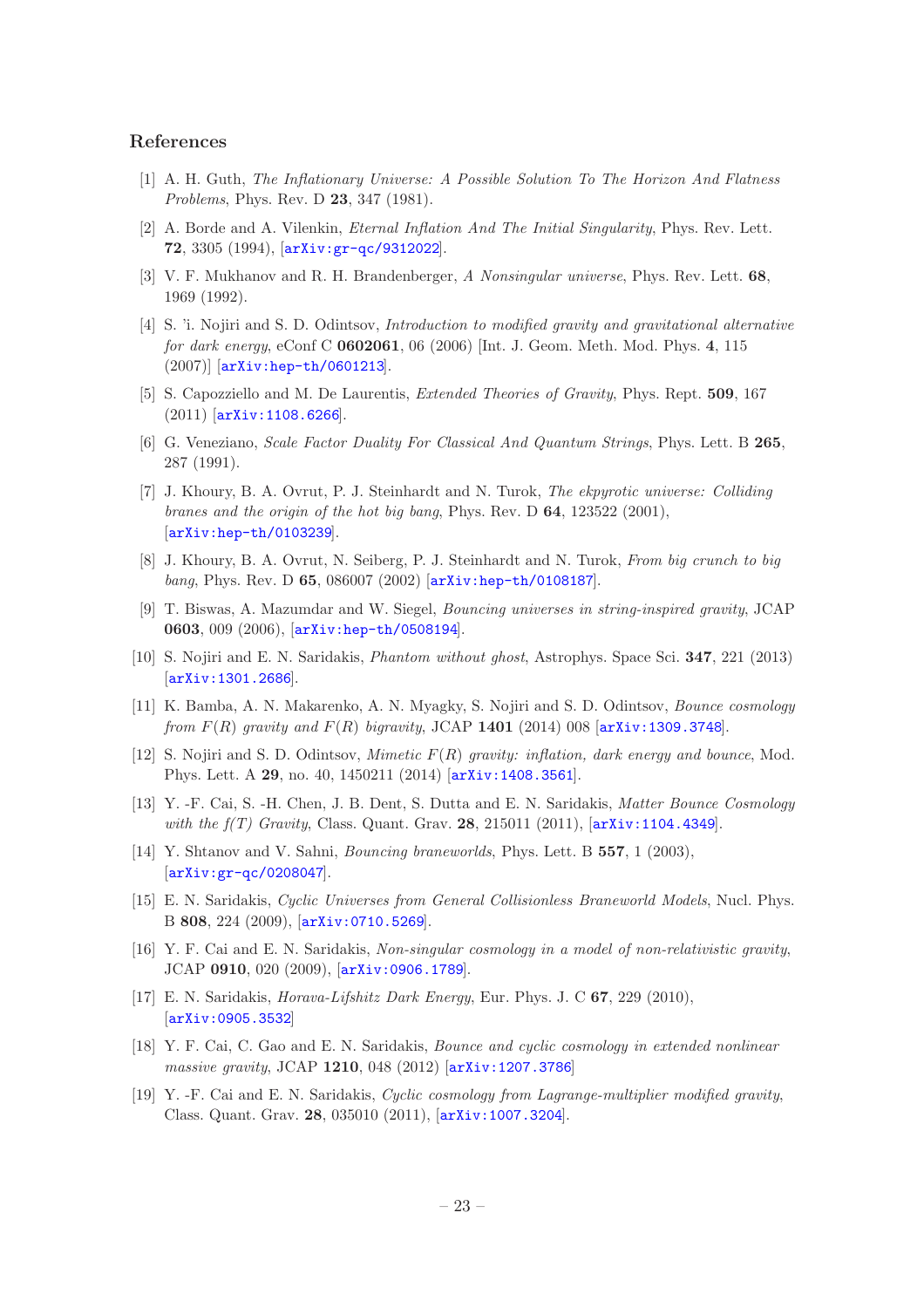- <span id="page-24-0"></span>[20] M. Bojowald, Absence of singularity in loop quantum cosmology, Phys. Rev. Lett. 86, 5227 (2001), [[arXiv:gr-qc/0102069](http://xxx.lanl.gov/abs/gr-qc/0102069)].
- [21] S. D. Odintsov and V. K. Oikonomou, Matter Bounce Loop Quantum Cosmology from  $F(R)$ Gravity, Phys. Rev. D 90, no. 12, 124083 (2014) [[arXiv:1410.8183](http://xxx.lanl.gov/abs/1410.8183)].
- <span id="page-24-1"></span>[22] S. D. Odintsov, V. K. Oikonomou and E. N. Saridakis, Superbounce and Loop Quantum Ekpyrotic Cosmologies from Modified Gravity:  $F(R)$ ,  $F(G)$  and  $F(T)$  Theories, Annals Phys. 363, 141 (2015) [[arXiv:1501.06591](http://xxx.lanl.gov/abs/1501.06591)].
- <span id="page-24-2"></span>[23] J. Martin and P. Peter, Parametric amplification of metric fluctuations through a bouncing phase, Phys. Rev. D 68, 103517 (2003), [[arXiv:hep-th/0307077](http://xxx.lanl.gov/abs/hep-th/0307077)].
- <span id="page-24-3"></span>[24] Y. F. Cai, T. Qiu, Y. S. Piao, M. Li and X. Zhang, Bouncing Universe with Quintom Matter, JHEP 0710, 071 (2007), [[arXiv:0704.1090](http://xxx.lanl.gov/abs/0704.1090)].
- [25] Y. -F. Cai, E. N. Saridakis, M. R. Setare and J. -Q. Xia, Quintom Cosmology: Theoretical implications and observations, Phys. Rept.  $493, 1$  (2010),  $[arXiv:0909.2776]$  $[arXiv:0909.2776]$  $[arXiv:0909.2776]$ .
- <span id="page-24-4"></span>[26] S. Nojiri, S. D. Odintsov, V. K. Oikonomou and E. N. Saridakis, Singular cosmological evolution using canonical and ghost scalar fields, JCAP 1509, 044 (2015) [[arXiv:1503.08443](http://xxx.lanl.gov/abs/1503.08443)].
- <span id="page-24-5"></span>[27] E. N. Saridakis and J. M. Weller, A Quintom scenario with mixed kinetic terms, Phys. Rev. D 81, 123523 (2010) [[arXiv:0912.5304](http://xxx.lanl.gov/abs/0912.5304)].
- <span id="page-24-6"></span>[28] E. N. Saridakis and J. Ward, Quintessence and phantom dark energy from ghost D-branes, Phys. Rev. D 80, 083003 (2009) [[arXiv:0906.5135](http://xxx.lanl.gov/abs/0906.5135)].
- <span id="page-24-7"></span>[29] R. C. Tolman, Relativity, Thermodynamics and Cosmology, Oxford U. Press (1934).
- <span id="page-24-8"></span>[30] P. J. Steinhardt and N. Turok, *Cosmic evolution in a cyclic universe*, Phys. Rev. D 65, 126003 (2002), [[arXiv:hep-th/0111098](http://xxx.lanl.gov/abs/hep-th/0111098)].
- <span id="page-24-9"></span>[31] P. J. Steinhardt and N. Turok, A cyclic model of the universe, Science 296, 1436 (2002).
- <span id="page-24-10"></span>[32] J. E. Lidsey, D. J. Mulryne, N. J. Nunes and R. Tavakol, Oscillatory universes in loop quantum cosmology and initial conditions for inflation, Phys. Rev. D  $70$ , 063521 (2004), [[arXiv:gr-qc/0406042](http://xxx.lanl.gov/abs/gr-qc/0406042)].
- [33] L. Baum and P. H. Frampton, *Turnaround in Cyclic Cosmology*, Phys. Rev. Lett. **98**, 071301 (2007), [[arXiv:hep-th/0610213](http://xxx.lanl.gov/abs/hep-th/0610213)].
- <span id="page-24-11"></span>[34] S. Nojiri, S. D. Odintsov and D. Saez-Gomez, Cyclic, ekpyrotic and little rip universe in modified gravity, AIP Conf. Proc. 1458, 207 (2011) [[arXiv:1108.0767](http://xxx.lanl.gov/abs/1108.0767)].
- <span id="page-24-12"></span>[35] M. Novello and S. E. P. Bergliaffa, Bouncing Cosmologies, Phys. Rept. 463, 127 (2008), [[arXiv:0802.1634](http://xxx.lanl.gov/abs/0802.1634)].
- <span id="page-24-13"></span>[36] F. Finelli and R. Brandenberger, On the generation of a scale invariant spectrum of adiabatic fluctuations in cosmological models with a contracting phase, Phys. Rev. D 65, 103522 (2002) [[arXiv:hep-th/0112249](http://xxx.lanl.gov/abs/hep-th/0112249)].
- <span id="page-24-14"></span>[37] Y. -F. Cai, W. Xue, R. Brandenberger and X. Zhang, Non-Gaussianity in a Matter Bounce, JCAP 0905, 011 (2009), [[arXiv:0903.0631](http://xxx.lanl.gov/abs/0903.0631)].
- <span id="page-24-15"></span>[38] A. Nicolis, R. Rattazzi and E. Trincherini, The galileon as a local modification of gravity, Phys. Rev. D 79, 064036 (2009) [[arXiv:0811.2197](http://xxx.lanl.gov/abs/0811.2197)].
- [39] C. Deffayet, G. Esposito-Farese, and A. Vikman, Covariant galileon, Phys. Rev. D 79,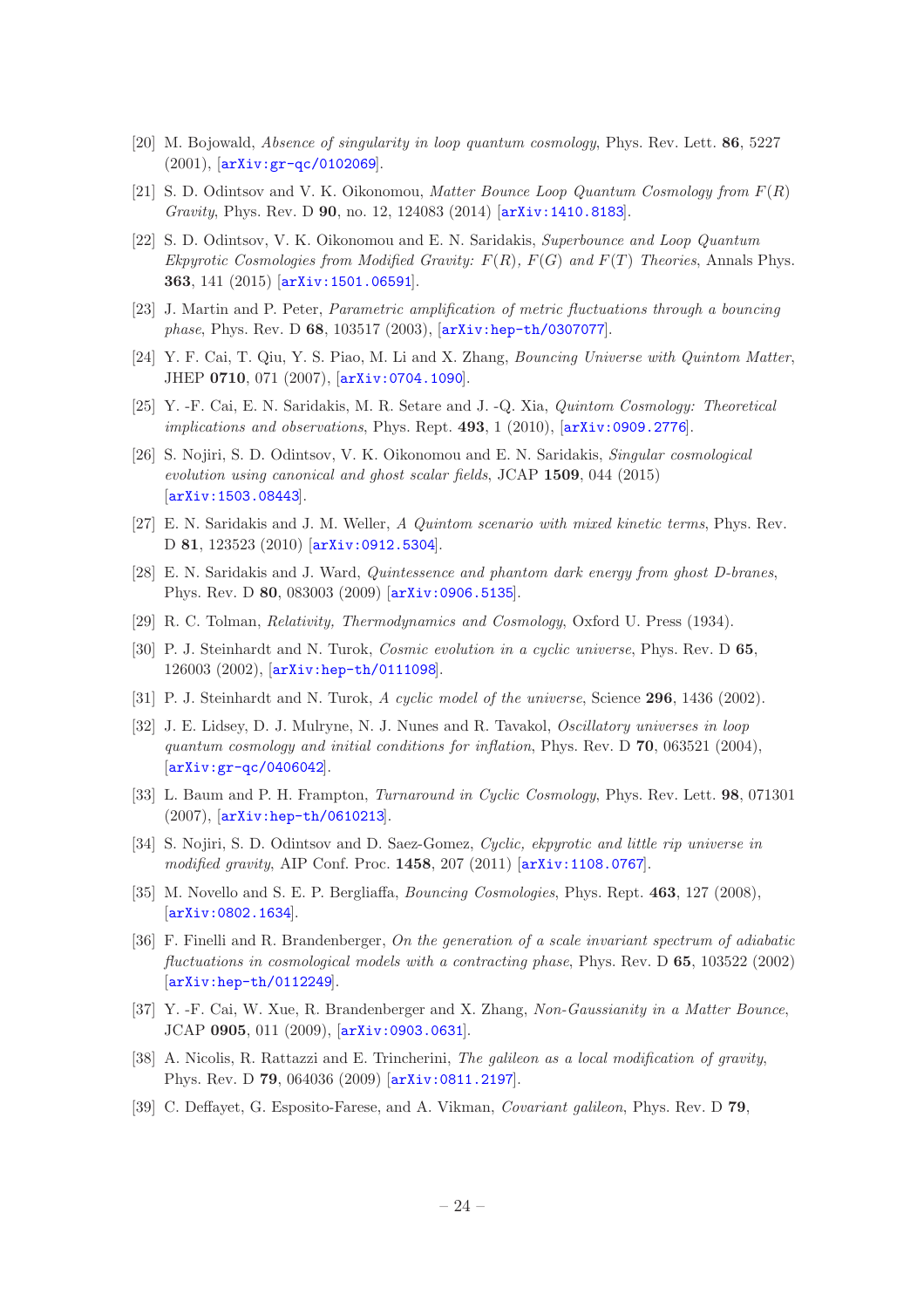084003 (2009) [[arXiv:0901.1314](http://xxx.lanl.gov/abs/0901.1314)].

- <span id="page-25-0"></span>[40] C. Deffayet, S. Deser, and G. Esposito-Farese, *Generalized galileons: All scalar models whose* curved background extensions maintain second-order field equations and stress-tensors, Phys. Rev. D 80, 064015 (2009) [[arXiv:0906.1967](http://xxx.lanl.gov/abs/0906.1967)].
- <span id="page-25-1"></span>[41] G. W. Horndeski, Second-order scalar-tensor field equations in a four-dimensional space, Int. J. Theor. Phys. 10 (1974) 363.
- <span id="page-25-2"></span>[42] A. I. Vainshtein, To the problem of nonvanishing gravitation mass, Phys. Lett. B 39, 393 (1972).
- <span id="page-25-3"></span>[43] F. P. Silva and K. Koyama, Self-Accelerating Universe in galileon Cosmology, Phys. Rev. D 80, 121301 (2009) [[arXiv:0909.4538](http://xxx.lanl.gov/abs/0909.4538)].
- [44] A. De Felice and S. Tsujikawa, *Cosmology of a covariant galileon field*, Phys. Rev. Lett. **105**, 111301 (2010) [[arXiv:1007.2700](http://xxx.lanl.gov/abs/1007.2700)].
- [45] R. Gannouji and M. Sami, galileon gravity and its relevance to late time cosmic acceleration, Phys. Rev. D 82, 024011 (2010) [[arXiv:1004.2808](http://xxx.lanl.gov/abs/1004.2808)].
- [46] P. Tretyakov, Scaling solutions in galileon cosmology, Grav. Cosmol. 18, 93 (2012).
- <span id="page-25-4"></span>[47] G. Leon and E. N. Saridakis, Dynamical analysis of generalized Galileon cosmology, JCAP 1303, 025 (2013) [[arXiv:1211.3088](http://xxx.lanl.gov/abs/1211.3088)].
- <span id="page-25-5"></span>[48] P. Creminelli, A. Nicolis and E. Trincherini, Galilean Genesis: An Alternative to inflation, JCAP 1011, 021 (2010) [[arXiv:1007.0027](http://xxx.lanl.gov/abs/1007.0027)].
- [49] T. Kobayashi, M. Yamaguchi and J. 'i. Yokoyama, G-inflation: Inflation driven by the galileon field,' Phys. Rev. Lett. 105, 231302 (2010) [[arXiv:1008.0603](http://xxx.lanl.gov/abs/1008.0603)].
- <span id="page-25-6"></span>[50] J. Ohashi and S. Tsujikawa, Potential-driven galileon inflation, [[arXiv:1207.4879](http://xxx.lanl.gov/abs/1207.4879)].
- <span id="page-25-7"></span>[51] S. Mizuno and K. Koyama, *Primordial non-Gaussianity from the DBI galileons*, Phys. Rev. D 82, 103518 (2010) [[arXiv:1009.0677](http://xxx.lanl.gov/abs/1009.0677)].
- [52] X. Gao and D. A. Steer, Inflation and primordial non-Gaussianities of 'generalized galileons', JCAP 1112, 019 (2011) [[arXiv:1107.2642](http://xxx.lanl.gov/abs/1107.2642)].
- <span id="page-25-8"></span>[53] S. Renaux-Petel, S. Mizuno and K. Koyama, Primordial fluctuations and non-Gaussianities from multifield DBI galileon inflation, JCAP  $1111$ , 042 (2011)  $[arXiv:1108.0305]$  $[arXiv:1108.0305]$  $[arXiv:1108.0305]$ .
- <span id="page-25-9"></span>[54] T. Kobayashi, H. Tashiro and D. Suzuki, Evolution of linear cosmological perturbations and its observational implications in galileon-type modified gravity, Phys. Rev. D 81, 063513 (2010) [[arXiv:0912.4641](http://xxx.lanl.gov/abs/0912.4641)].
- [55] A. De Felice, R. Kase and S. Tsujikawa, *Matter perturbations in galileon cosmology*, Phys. Rev. D 83, 043515 (2011) [[arXiv:1011.6132](http://xxx.lanl.gov/abs/1011.6132)].
- <span id="page-25-10"></span>[56] A. Barreira, B. Li, C. Baugh and S. Pascoli, Linear perturbations in galileon gravity models, Phys. Rev. D 86, 124016 (2012) [[arXiv:1208.0600](http://xxx.lanl.gov/abs/1208.0600)].
- <span id="page-25-11"></span>[57] A. Ali, R. Gannouji and M. Sami, Modified gravity a la galileon: Late time cosmic acceleration and observational constraints, Phys. Rev. D 82, 103015 (2010) [[arXiv:1008.1588](http://xxx.lanl.gov/abs/1008.1588)].
- [58] S. A. Appleby and E. V. Linder, Trial of galileon gravity by cosmological expansion and growth observations, JCAP 1208, 026 (2012) [[arXiv:1204.4314](http://xxx.lanl.gov/abs/1204.4314)].
- <span id="page-25-12"></span>[59] L. Iorio, Constraints on galileon-induced precessions from solar system orbital motions,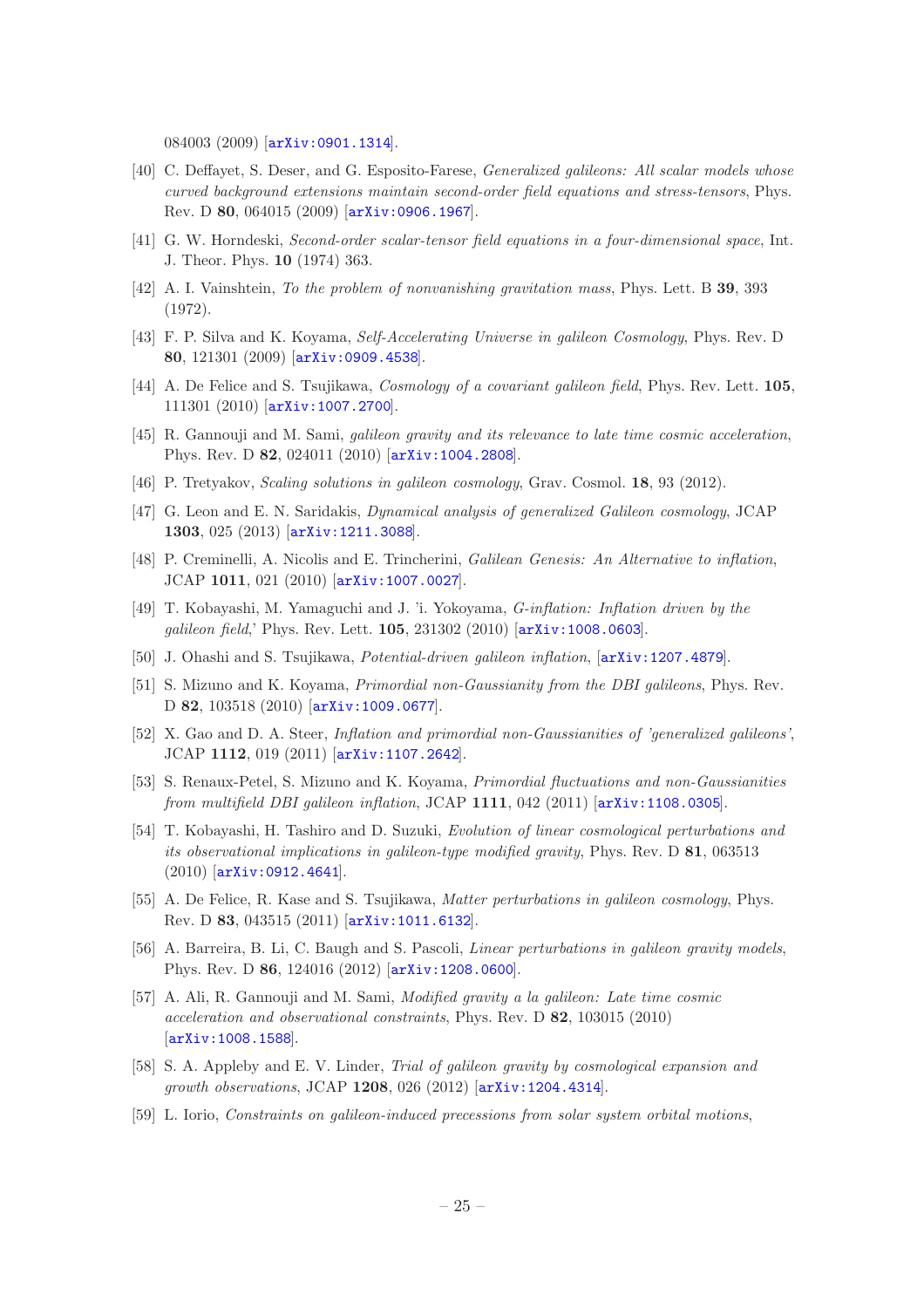JCAP 1207, 001 (2012) [[arXiv:1204.0745](http://xxx.lanl.gov/abs/1204.0745)].

- <span id="page-26-0"></span>[60] D. Pirtskhalava, L. Santoni, E. Trincherini and F. Vernizzi, Weakly Broken galileon Symmetry, JCAP 1509 007 (2015) [[arXiv:1505.00007](http://xxx.lanl.gov/abs/1505.00007)].
- <span id="page-26-1"></span>[61] T. Qiu, J. Evslin, Y. -F. Cai, M. Li and X. Zhang, Bouncing galileon Cosmologies, JCAP 1110, 036 (2011) [[arXiv:1108.0593](http://xxx.lanl.gov/abs/1108.0593)].
- <span id="page-26-3"></span>[62] D. A. Easson, I. Sawicki and A. Vikman, G-Bounce, JCAP 1111, 021 (2011) [[arXiv:1109.1047](http://xxx.lanl.gov/abs/1109.1047)].
- <span id="page-26-5"></span>[63] Y. -F. Cai, D. A. Easson and R. Brandenberger, Towards a Nonsingular Bouncing Cosmology, JCAP 1208, 020 (2012) [[arXiv:1206.2382](http://xxx.lanl.gov/abs/1206.2382)].
- <span id="page-26-2"></span>[64] T. Qiu, X. Gao and E. N. Saridakis, Towards anisotropy-free and nonsingular bounce cosmology with scale-invariant perturbations, Phys. Rev. D 88, no. 4, 043525 (2013) [[arXiv:1303.2372](http://xxx.lanl.gov/abs/1303.2372)].
- <span id="page-26-4"></span>[65] V. A. Belinsky, I. M. Khalatnikov and E. M. Lifshitz, Oscillatory approach to a singular point in the relativistic cosmology, Adv. Phys. 19, 525 (1970).
- <span id="page-26-6"></span>[66] Y. F. Cai, R. Brandenberger and P. Peter, Anisotropy in a Nonsingular Bounce, Class. Quant. Grav. 30, 075019 (2013), [[arXiv:1301.4703](http://xxx.lanl.gov/abs/1301.4703)].
- <span id="page-26-7"></span>[67] Y. F. Cai, E. McDonough, F. Duplessis and R. H. Brandenberger, Two Field Matter Bounce Cosmology, JCAP 1310, 024 (2013), [[arXiv:1305.5259](http://xxx.lanl.gov/abs/1305.5259)].
- <span id="page-26-8"></span>[68] Y. F. Cai, J. Quintin, E. N. Saridakis and E. Wilson-Ewing, Nonsingular bouncing cosmologies in light of BICEP2, JCAP 1407, 033 (2014), [[arXiv:1404.4364](http://xxx.lanl.gov/abs/1404.4364)].
- <span id="page-26-9"></span>[69] Y. F. Cai, Exploring Bouncing Cosmologies with Cosmological Surveys, Sci. China Phys. Mech. Astron. **57**, 1414 (2014),  $\left[ \ar{\text{Xiv}} : 1405.1369 \right]$ .
- <span id="page-26-10"></span>[70] R. H. Brandenberger, Processing of Cosmological Perturbations in a Cyclic Cosmology, Phys. Rev. D 80, 023535 (2009) [[arXiv:0905.1514](http://xxx.lanl.gov/abs/0905.1514)].
- <span id="page-26-11"></span>[71] Y. S. Piao, *Design of a Cyclic Multiverse*, Phys. Lett. B **691**, 225 (2010) [[arXiv:1001.0631](http://xxx.lanl.gov/abs/1001.0631)].
- <span id="page-26-12"></span>[72] A. A. Starobinsky, Spectrum of relict gravitational radiation and the early state of the universe, JETP Lett. 30 (1979) 682 [Pisma Zh. Eksp. Teor. Fiz. 30 (1979) 719].
- <span id="page-26-13"></span>[73] L. Battarra, M. Koehn, J. L. Lehners and B. A. Ovrut, Cosmological Perturbations Through a Non-Singular Ghost-Condensate/Galileon Bounce, JCAP 1407, 007 (2014) [[arXiv:1404.5067](http://xxx.lanl.gov/abs/1404.5067)].
- <span id="page-26-18"></span>[74] J. Quintin, Z. Sherkatghanad, Y. F. Cai and R. H. Brandenberger, Evolution of cosmological perturbations and the production of non-Gaussianities through a nonsingular bounce: Indications for a no-go theorem in single field matter bounce cosmologies, Phys. Rev. D 92, no. 6, 063532 (2015) [[arXiv:1508.04141](http://xxx.lanl.gov/abs/1508.04141)].
- <span id="page-26-14"></span>[75] M. Koehn, J. L. Lehners and B. Ovrut, Nonsingular bouncing cosmology: Consistency of the effective description, Phys. Rev. D  $93$ , no. 10, 103501 (2016) [[arXiv:1512.03807](http://xxx.lanl.gov/abs/1512.03807)].
- <span id="page-26-15"></span>[76] F. Piazza and F. Vernizzi, Effective Field Theory of Cosmological Perturbations, Class. Quant. Grav. 30, 214007 (2013) [[arXiv:1307.4350](http://xxx.lanl.gov/abs/1307.4350)].
- <span id="page-26-16"></span>[77] J. Gleyzes, D. Langlois, F. Piazza and F. Vernizzi, Essential Building Blocks of Dark Energy, JCAP 1308, 025 (2013) [[arXiv:1304.4840](http://xxx.lanl.gov/abs/1304.4840)].
- <span id="page-26-17"></span>[78] J. M. Maldacena, Non-Gaussian features of primordial fluctuations in single field